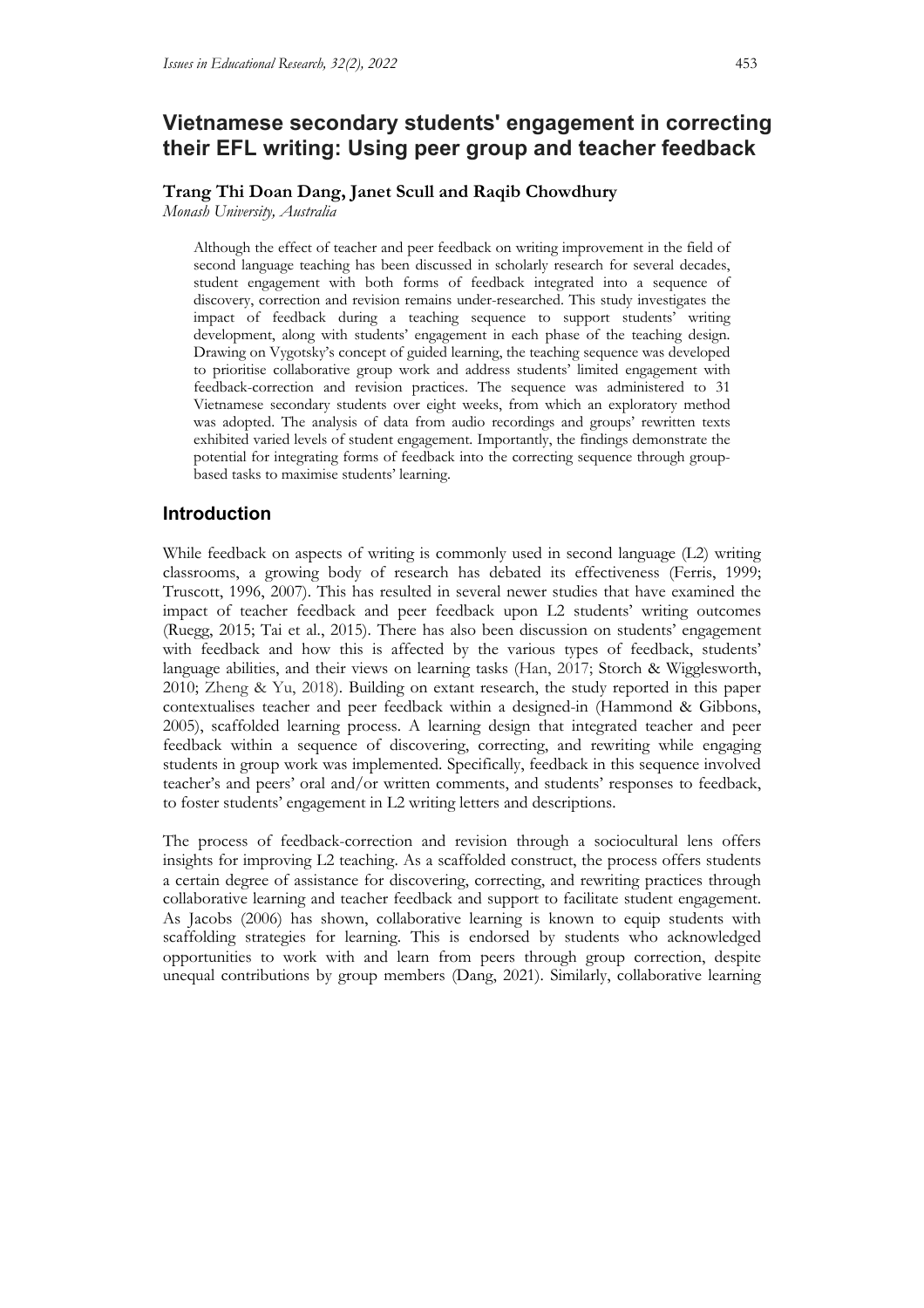also enables students to gain confidence and skills in solving problems while they experience individual differences (Bui, 2019). Further, when socially engaged in learning, students have opportunities to negotiate and collaborate with peers (Storch, 2001), while also exercising learner autonomy and critical thinking (Yang et al., 2006). Such negotiated and collaborative processes are also useful for building aspects of social and cognitive learning (Fisher, 2005) as students work on identified language issues through a range of learning tasks. Drawing on understandings of scaffolding as a process for meditating learning (Wood et al., 1976), the present study involved students in mixed-ability group work alongside peer and teacher feedback, to explore student engagement within a learning sequence and how their engagement impacted the groups' rewritten texts.

## **Literature review**

## **Feedback practices in the sociocultural framework**

From a sociocultural perspective, learning occurs in a social context where those more knowledgeable, such as a teacher and/or advanced peers, facilitate the learning of another within his/her potential "zone" of proximal development (ZPD; Vygotsky, 1978). Wood et al. (1976) referred to this support as scaffolding, where an expert provides assistance to enable a child or novice to solve learning problems or carry out learning tasks that they cannot perform independently. All forms of feedback, according to this perspective, are "potentially relevant for learning, but their relevance depends on the learner's ZPD" (Aljaafreh & Lantolf, 1994, p. 480). Accordingly, feedback can be of potential value if it is responsive to learners' needs in L2 learning and appropriate to an individual learner's developmental zone. Sociocultural approaches to corrective feedback support students to apply the knowledge achieved from corrections to new texts as evidence of language development (Storch, 2018).

Aljaafreh and Lantolf (1994) later adopted Vygotsky's concept of ZPD to investigate the effect of corrective feedback on English as a second language (ESL) learners' writing development. Corrective feedback in this instructional study was operationalised by oneon-one tutorial conferences through a "regulatory scale" with varying levels of explicitness. The tutor, for example, used indirect feedback to guide students to notice and correct their own errors. If the student was unable to self-correct, the tutor then offered more direct feedback by locating the error and also denoting the type of error. The findings showed that corrective feedback needs to be graduated and contingent; that is, to be adjusted to an individual learner's ability to self-correct and to be responsive to the learner's linguistic errors, with support withdrawn when the learner performs independently.

Although responding to the tutor's forms of feedback enabled students to self-correct, one-on-one tutorial sessions have rarely been used in English as a foreign language (EFL) writing classrooms in Vietnam due to large class sizes. The present study addresses the one-on-one unique channel by operationalising the sequence through group work together with teacher's intervention. As a scaffolded correcting design, this sequence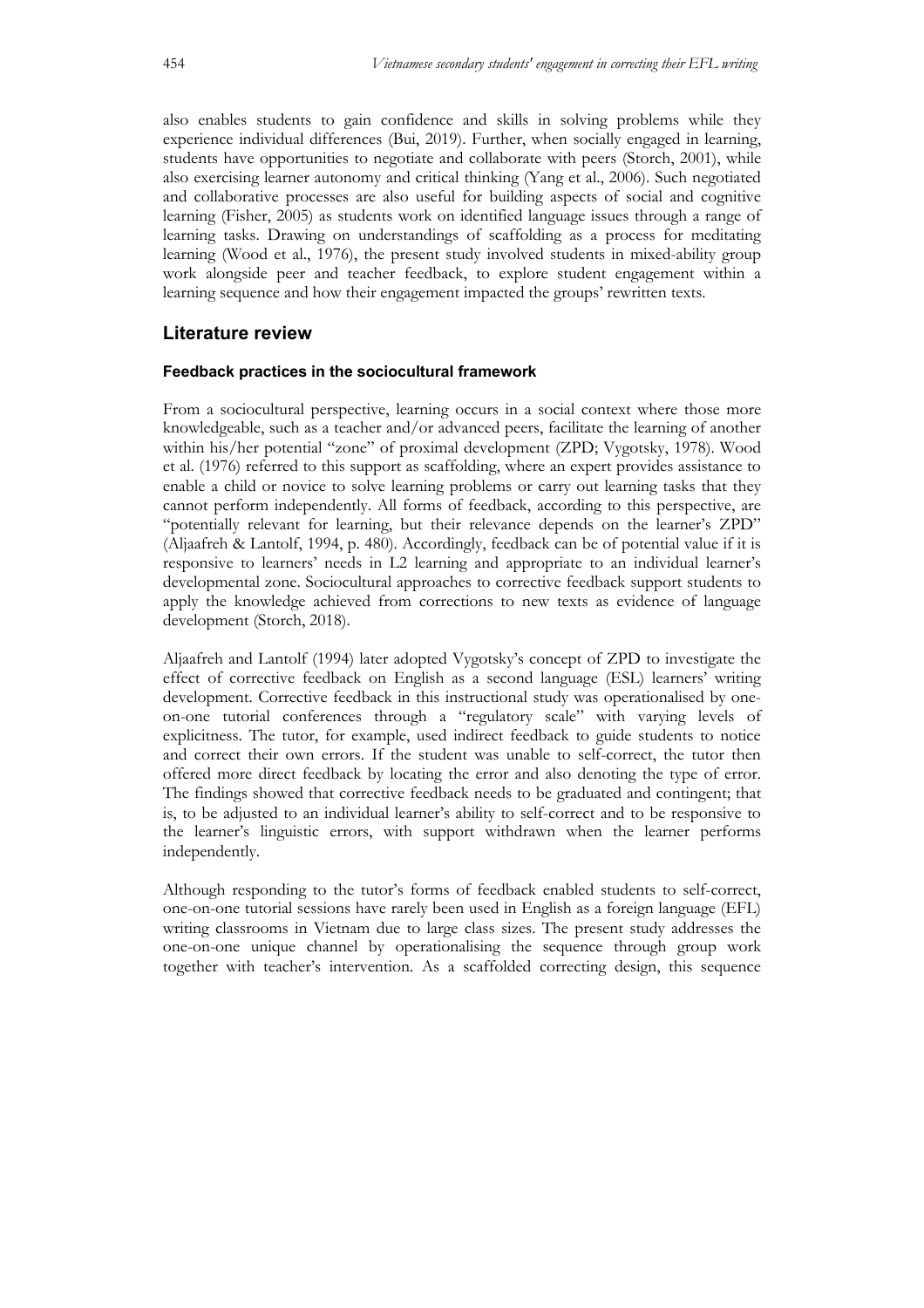offers students opportunities to act on specific issues in their written texts by working collaboratively with peers in groups and responding to teacher and peer feedback.

Other studies have also adopted the notion of ZPD to examine the effects of feedback practices (Erlam et al., 2013; Nassaji & Swain, 2000; Rassaei, 2014). Although these studies utilised scaffolded feedback, this was provided through oral conferences between an interlocutor and an individual learner to solve linguistic issues. In these studies, the scaffolded feedback was initiated with less direct feedback moving to more direct forms in response to the learner's attempts. It was found that scaffolded feedback was more effective than other forms of feedback, including non-scaffolded feedback (Nassaji & Swain, 2000), recasts (Rassaei, 2014), and explicit feedback (Erlam et al., 2013). Research into oral scaffolded feedback has provided important insights for the present study; however, scaffolded feedback in this study involves peer collaboration together with the teacher's scaffolding strategies to facilitate students' responses to both linguistic and language issues or errors and gaps evident in the students' language learning repertoires (Appendix A).

#### **Teacher and peer feedback practices**

Despite recent acknowledgment of teacher and peer feedback as beneficial to L2 students' writing performance, its effectiveness remains debated. Previous studies have shown that teacher feedback or comments on a single draft resulted in little improvement in L2 students' writing (Polio et al., 1998; Truscott, 1996, 2007). However, other studies have demonstrated that teacher feedback on multiple drafts enabled students to improve their rewritten texts (Ferris, 1995) and prompted alternative revisions (Ferris, 1997). In addition, teacher feedback on either content or grammar was found useful for improving writing (Yang et al., 2006) and grammatical accuracy (Ruegg, 2015), and for producing correct revisions (Ruegg, 2017).

More recent studies have claimed that students who received teacher feedback on linguistic errors, content, and organisation demonstrated less improvement than students in teacher and peer feedback groups (Dang, 2019b; Tai et al., 2015). While the effect of peer feedback has been challenged, recent research has reported that it is beneficial for improving subsequent revisions (Yu & Lee, 2015), writing accuracy (Kim & Emeliyanova, 2019), and gaining motivation and self-confidence (Hojeij & Baroudi, 2018). However, peer feedback practices are also impacted by individuals' beliefs and values, goals, feedback experience and training, teacher feedback, and learning and assessment (Yu & Hu, 2017). The conflicting outcomes from previous research have led to the question of how students engage with both teacher and peer feedback, and how their engagement impacts on the quality of their rewritten texts.

#### **Engagement with feedback**

Research on student engagement with feedback has been in the form of small-scale studies that examine varying dimensions of engagement. Storch and Wigglesworth (2010), for example, examined whether students' engagement with reformulations and editing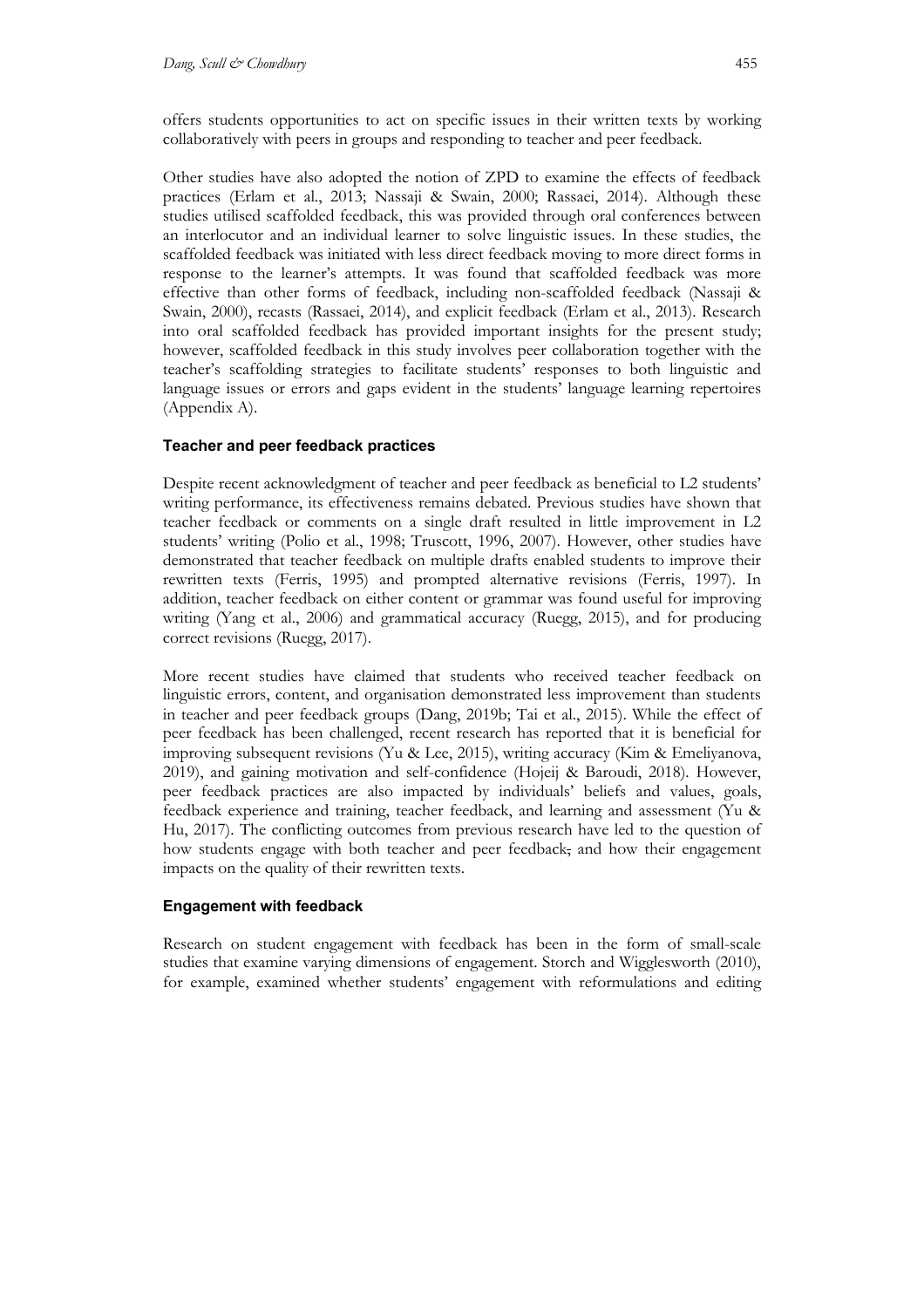symbols through both direct (providing a correct form of an error) or indirect (indicating an error) feedback influenced their immediate revisions. Four case-study pairs' discussions of each type of feedback were audio-recorded, their texts were analysed, and all languagerelated episodes were counted and classified as either limited engagement or extensive engagement. Limited levels of engagement involved episodes in which pairs only read the feedback, acknowledged, or repeated it, while extensive engagement included feedback with explanations and comments. The results showed students engaged more with indirect feedback than direct feedback, and thus extensive engagement with indirect feedback resulted in higher levels of uptake. In another more recent study, Zheng and Yu (2018) researched low-proficiency students' affective, behavioural, and cognitive engagement with teacher's written corrective feedback. The analysis of Chinese students' oral reports, their revisions and second drafts, and interviews indicated that students' low English level limited their behavioural and cognitive engagement, and that there were variations among affective, behavioural, and cognitive dimensions.

Recent studies in higher education have reported different levels of affective, behavioural, and cognitive engagement with peer feedback. Fan and Xu (2020) claimed that while university EFL students behaviourally and cognitively engaged with feedback on grammatical forms, they had low cognitive and behavioural engagement with the content feedback. Their engagement was varied according to the type of feedback. In contrast, Saeli and Cheng (2021) showed that Iranian EFL upper-intermediate and advanced students' affective engagement with peer feedback was at most slight as they considered the teacher a more knowledgeable, reliable source to guide their use of grammar. However, the textual analysis of peer-reviewed drafts showed that students improved their quality of writing, especially in content and vocabulary. These variations in engagement with peer feedback on linguistic and language issues led to questions of how students engage with peer group correction together with teacher feedback in genre-based writing.

Empirical evidence from our recent study (Dang et al., 2022) has shown that learning tasks, peer collaboration, types of feedback, categories of gaps, first language, and language ability also determine students' levels of engagement. This paper further discusses how students engage in the correcting process from a sociocultural perspective, elaborating *expert*-*novice* roles and how student engagement influences their rewritten texts. In particular, the paper references the dimensions of teacher scaffolding strategies and peer collaboration.

The present study therefore extends the scope of feedback practices in two ways. First, it addresses individual students' language ability by sequencing tasks by levels of difficulty, in ways that may engage all learners in the sequence in authentic classroom contexts. Second, it incorporates forms of feedback in learning tasks, using group-work (peer collaboration) together with the teacher's intervention to facilitate students' engagement with feedback.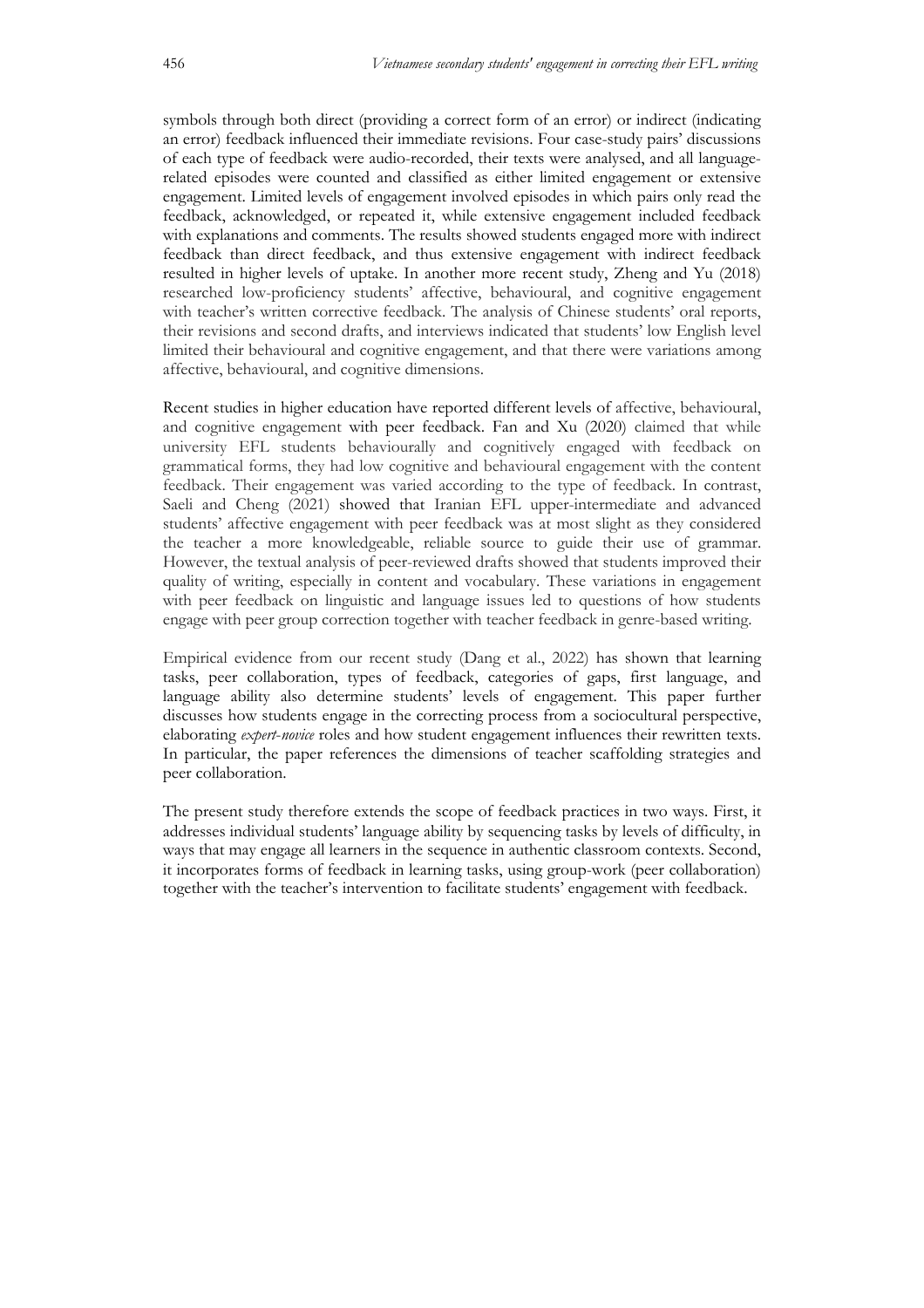## **Method**

As part of a larger study, the present study adopted an exploratory approach to explore students' engagement in the group-based learning sequence and how their engagement impacted on rewritten texts. The enquiry was embedded in an eight-week teaching intervention from early February to the end of April, 2016, with data collected in the form of audio recordings and groups' rewritten texts, in order to gain a deeper understanding of students' engagement with feedback.

## **Research site and participants**

The study was conducted at a secondary school in Ho Chi Minh City, Vietnam after obtaining ethics approval from Monash University Human Research Ethics Committee and permission from the school and participants, including parents' and students' assent. The participants were 31 Year 10 students aged 16 (females  $n = 14$ ; males  $n = 17$ ) who had spent five years learning English as a compulsory subject. The participating students were conveniently chosen and purposefully divided into eight mixed-ability groups (Groups 1-8) based on their English scores in the first semester exam, which ranged between low  $(0-4.75)$ , medium  $(5-6.75)$ , good  $(7-8.75)$  to excellent  $(9-10)$ . There were seven groups with four students and one group with three students.

In addition, two teachers of English were involved in the teaching of the writing and correcting practice intervention over a period of eight weeks. The eight writing sessions were conducted in the mornings and preceded eight correcting sessions in the afternoons. The first teacher, with 14 years of experience in teaching English, instructed the students to write four letters and four descriptions and instigated collaborative correcting practices (see Appendix A). The first author participated in all eight correcting sessions to observe and to audio record the engagement and performance of the eight student groups.

## **Aims and procedures of the correcting sequence**

The sequence reported in this paper was designed to scaffold students' learning. The teacher used indirect feedback and/or questions as a form of assistance to prompt the groups' interactions and collaboration to identify and treat gaps and to rewrite the texts that individual students could not perform independently. The sequence was mediated through peer collaboration under the teacher's guidance and support, ranging from indirect and less indirect to direct forms, rather than through the unique channel of "expert-novice scaffolding" (Lantolf, 2000, p. 79). From this approach, writing development can be seen as moving from mutual engagement and shared practices, and from social channels to independent learning. Further, the process focused on interaction that is founded on the premise that learning "occurs *in* rather than *as a result of* interaction" (Ellis, 2009, p. 12). Groups of students in this study were therefore empowered to respond to issues in their written texts and positioned as active agents rather than passive feedback recipients (Lee, 2014).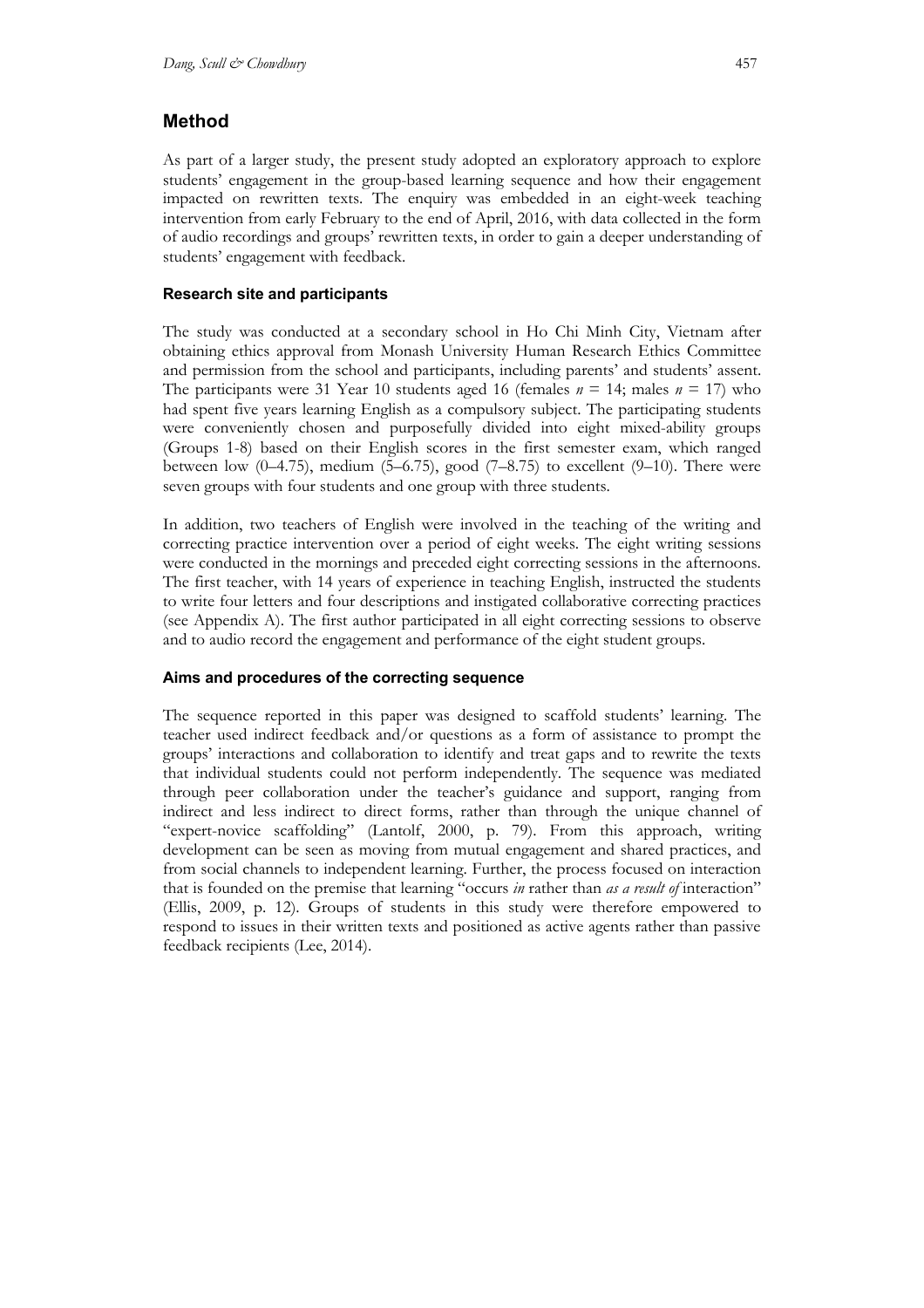The process was also designed to incorporate various levels of difficulty in ways that would foster students' responses to issues in their written texts. The eight groups were provided with the same feedback guide (Appendix B) and written outputs that had been chosen based on the preselected linguistic and language issues. Students were instructed to work collaboratively with peers in groups during the discovering, correcting, and rewriting phases (summarised in Appendix C). The three phases were conducted over eight weeks with eight different writing topics; each week two-hour correcting sessions were conducted. To prepare for the sessions, enlarged copies of the texts and markers were provided for each group to assist with the rewriting and correcting of the texts. This allowed the students to work together to rewrite the texts and display them for the whole class. It also assisted the students to amend their rewritten texts in response to peer feedback while presenting the rewritten texts. The correcting sessions were conducted in English and Vietnamese languages - for example, the teacher moved between English and Vietnamese when explaining difficult issues and students asked questions in English and/or Vietnamese.

#### *Discovering gaps*

The discovering task prompted students to attend, locate, and identify the three categories of language issues/errors (see Appendix A) in their writing of letters and descriptions. The eight student groups received either indirect feedback and/or less direct feedback to discover the errors, by working with their peers in collaborative groups. After identifying issues, the groups were encouraged to display their texts for the class to review. If there were unidentified errors, the teacher would prompt students to locate specific errors by asking questions; for example, "Is there an error related to tense in the second paragraph?"

## *Correcting practice*

The correcting task aimed to create a correcting experience with peers in groups and the teacher's support. Students collaborated with peers in groups (intra-peers) to correct the identified gaps prior to receiving the teacher's indirect corrections. This arrangement aimed to encourage active participation in the learning tasks. After completing their corrections, groups either displayed their corrected texts and explained their corrections or shared their corrected papers with other groups for checking and receiving feedback. These tasks were designed to offer the students further opportunities to notice and *re*notice the gaps, learn from peers' corrections across groups (inter-peers), provide and respond to feedback, and to ask for further clarification.

#### *Rewriting practice*

The rewriting task emphasised reflective and conscious learning by rewriting and comparing practices. The eight groups practised rewriting the first draft after correction, which aimed to provide students with an opportunity to think about the correct use of language and to make improvements in the revised texts. They then compared their revised text with the original text to review their corrections and modifications. These two tasks helped raise students' awareness of language as they reflected on their knowledge of correction and of transferring such knowledge to another piece of writing.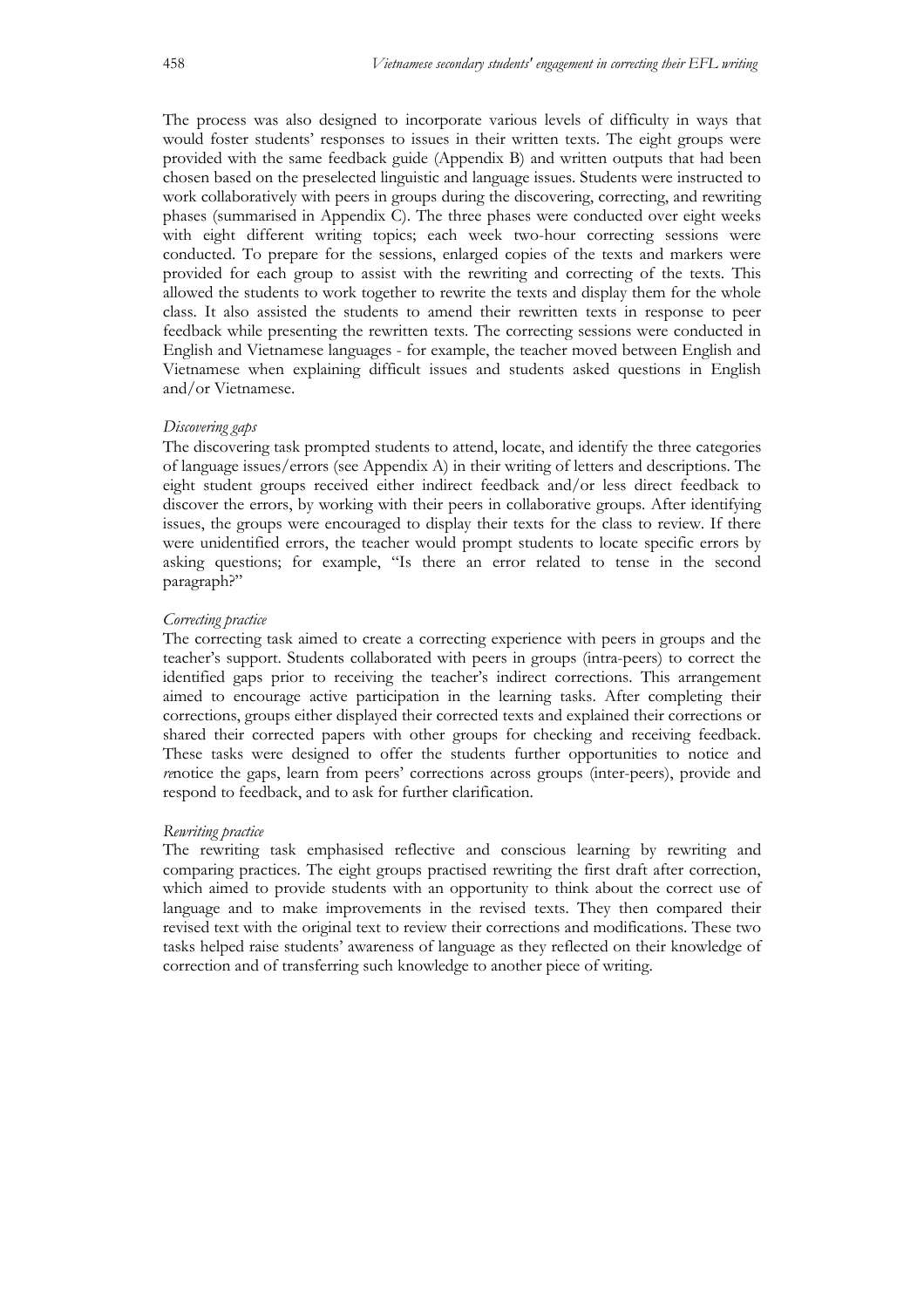#### **Data analysis**

An inductive approach was adopted to analyse data from audio recordings. The audio recordings of the eight correcting sessions were first transcribed verbatim. The 16 hours of recording required 128 hours of transcription. The researcher then read, reviewed, and categorised the transcripts according to themes in response to the research question. This paper reports extracts and groups' rewritten texts that demonstrate evidence of groups' processing of different types of errors and their levels of engagement, as well as improvements in the groups' written texts. Transcripts excerpts and the students' handwritten texts are included as an authentic and nuanced account of their participation in the learning or correction sequence, demonstrating their developing control over all aspects of English written expression.

## **Findings**

The analysis of data from audio recordings and students' revisions indicated that although all eight groups participated in the process, they exhibited either extensive, scaffolded/partial, or limited levels of engagement across each phase of the learning sequence and varied levels of accuracy and control over the targeted features of writing. The teacher's assistance and the feedback guide (see Appendix B) were seen to direct students to engage in discovering errors. In some cases, however, they were unable to discover other errors or provide explanations for all errors discovered. The engagement of the eight groups in the correcting and rewriting process also varied, as these tasks involved higher cognitive processes.

## *Extensive engagement with correction and revision*

The data demonstrated students' extensive levels of engagement as they interacted with each other to solve issues in their written texts. Students in Group 4 collaborated with peers to work out an appropriate topic sentence while providing and responding to feedback. These aspects are described as both social and cognitive features of collaborative learning (Fisher, 2005). Excerpt 1 shows evidence of students' (S) engagement through collaboration with peers *within* the group as well as the teacher's (T) mediation as students worked on the text 'Your favourite school'.

#### *Excerpt 1*

- 1 S1: We need a topic sentence in paragraph two.
- 2 S2: I don't think so.
- 3 S3: Why not?
- 4 S2: We already have it.
- 5 S1: Which one?
- 6 S2: The school we enjoy the most is Marie Curie high school.
- 7 S4: No, it's in paragraph one.
- 8 S1: Yes, it's in the introduction. We need one in paragraph two.
- 9 S4: Let's read main ideas of paragraph two to find the topic.
- 10 S1: … I found many activities in this paragraph.
- 11 S3: Yes, activities and location … but I don't know to make a topic sentence.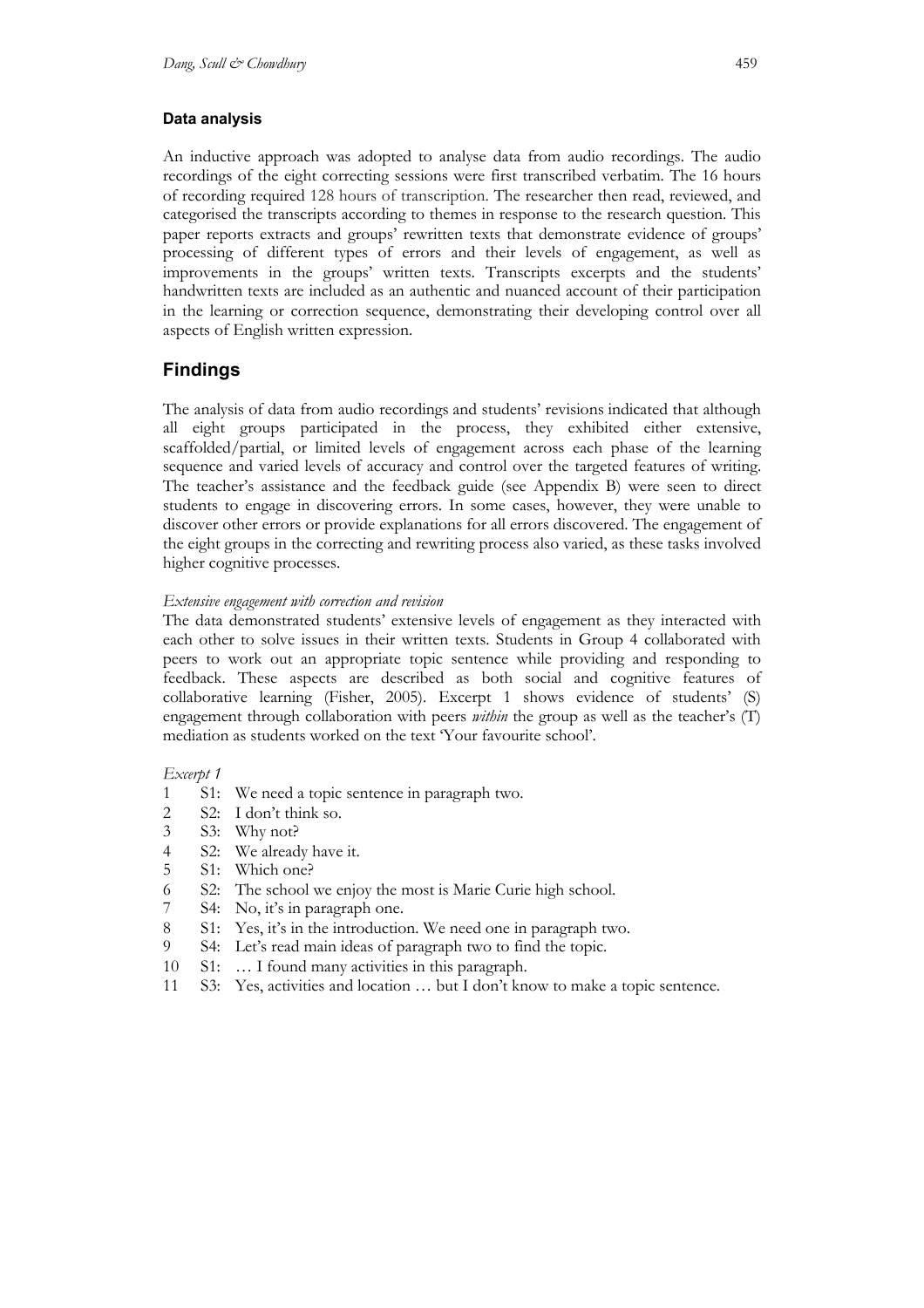- 12 S4: Ah, my favourite school has organised many interesting activities.
- 13 S3: How about location? We should add location.
- 14 S1: I don't think we can add activities and location.
- 15 S3: Why not?
- 16 S4: We cannot organise location, very difficult to add location in the topic, just delete it.
- 17 S3: Can we change the verb organise? I don't know which verb … Teacher, please help us! So difficult…
- 18 T: What?
- 19 S3: Which verb can we use to add location in this topic sentence?
- 20 T: If you can't use the verb organise for activities and location, use activities and location as a subject, for example, your school's activities and location …
- 21 S3: Marie Curie school activities and location attract me…
- 22 S1: Marie Curie school's activities and location attract many students.
- 23 S4: Good!

Students acted as both *novice* and *expert* in the Excerpt 1 conversation as they directed each other to find an appropriate topic sentence. We can see that of the four students in Group 4, three engaged with adding a missing topic sentence and sought to fully understand their corrections. For example, S1, S3 and S4 in lines 7–13 actively engaged in searching for an appropriate verb to add to the topic sentence, but they had difficulties in choosing a verb for the topic sentence, as in lines 14–17. The teacher then provided the students with some clues (line 20). It is evident that collaboration resulted in a level of understanding that enabled the students *(except S2)* to complete the topic sentence, as in lines 21–23. This is an indication of students' active engagement in amending a language issue on writing description.

Similarly, Excerpt 2, an extract from the correcting session in response to the prompt 'Past memorable activities', is evidence of an extensive level of engagement *across* groups that was promoted by *novice-expert* scaffolding. Peers across groups and the teacher responded to Group 5's presentation of their correction by providing indirect feedback and cues to direct Group 5's attention to the incorrect use of 'because'.

*Excerpt 2* (Dang et al., 2022)

- 1 S1: Why don't you combine the sentences in paragraph 2 "And the water was splashed all my teacher body. His body was all wet".
- 2 S2: How?
- 3 S1: Use "because".
- 4 S2: Okay, let's try … his body was all wet because the water was splashed.
- 5 S3: Is it correct?
- 6 S2: Not sure, but …
- 7 S3: It should be "my teacher['s] body was all wet because the water was splashed".
- 8 S4: It's ok now.
- 9 T: Good! You know to use because to combine the two sentences, but there are still errors, double check it.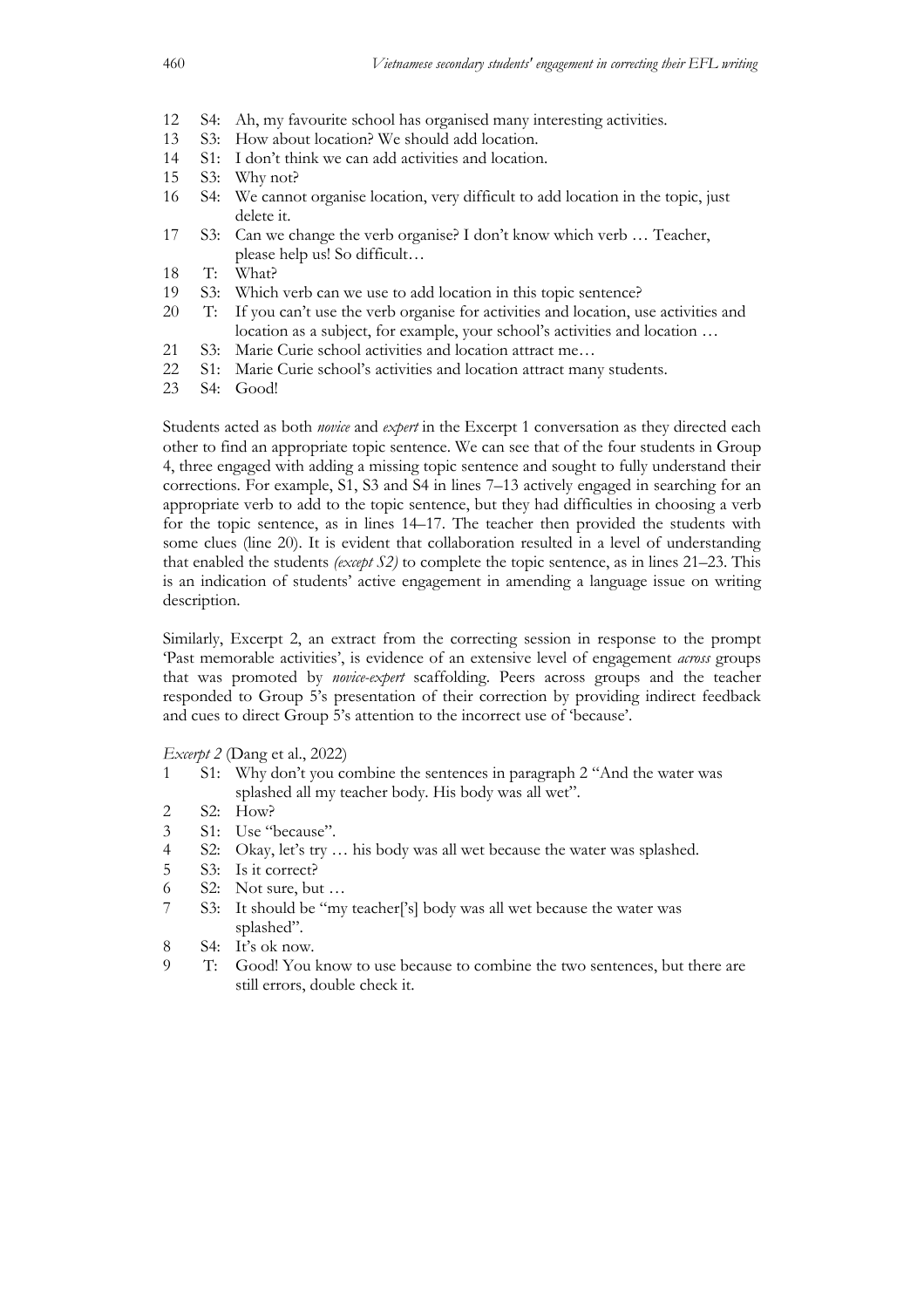- 10 S5: Can we change the verb active?
- 11 T: Read your sentence.
- 12 S5: My teacher['s] body was all wet because the guys splashed the water.
- 13 T: Is it correct class? My teacher body was all wet because the guys splashed the water.
- 14 S6: My teacher's body was all wet because the guys splashed the water.
- 15 T: That's fine, but this sentence is better "my teacher was wet because the guys splashed the water on his body".
- 16 S5: That's why we need you, teacher.

The conversation in Excerpt 2 indicates an extensive level of engagement among groups to act on the use of "because" to combine the two sentences. Clearly, S1 in line 1 responded to inter-peer suggestion by asking the question as a form of indirect feedback to call for the revision by peers. S2 in line 4 attempted to use "because" to combine the two sentences in response to peer's prompt, but the sentence remained incorrect. Lines 5, 7, 8, 10, 12 and 14 exhibited students' engagement with feedback through their collaboration to search for a correct use of "because" to combine the two sentences. The teacher then provided both encouragement and indirect feedback (lines 9 and 11) to encourage students to think and report their correction. She also asked a question (line 13) to further motivate other groups to check their correction and finally provided a correct answer after students' several unsuccessful attempts. The progression from the levels of indirect and less direct to direct feedback seemed to have been useful to help students restructure the sentence. The teacher's mediation was, indeed, successful in prompting students' actions in modifying the sentence by changing the verb to the active form. This suggests that feedback from the teacher and peers is useful for promoting student engagement as students negotiated and collaborated with peers to act on the use of "because".

In another example, individuals of Group 1 were seen to work collaboratively *within* their group to rewrite the text "The Fox and the Grapes". Figure 1 shows evidence of Group 1's improved rewritten text that resulted from their extensive engagement with the rewriting practice. The rewritten text addressed all the three types of language issues and was a consequence of working effectively and collaboratively with peers in their group.

Figure 1 illustrates that students were able to revise their text. Group 1's revisions and their corrections of conjunctions and tenses made the text more comprehensible. This suggests that extensive engagement with feedback resulted in comprehensive revisions, building students' confidence and skill in writing.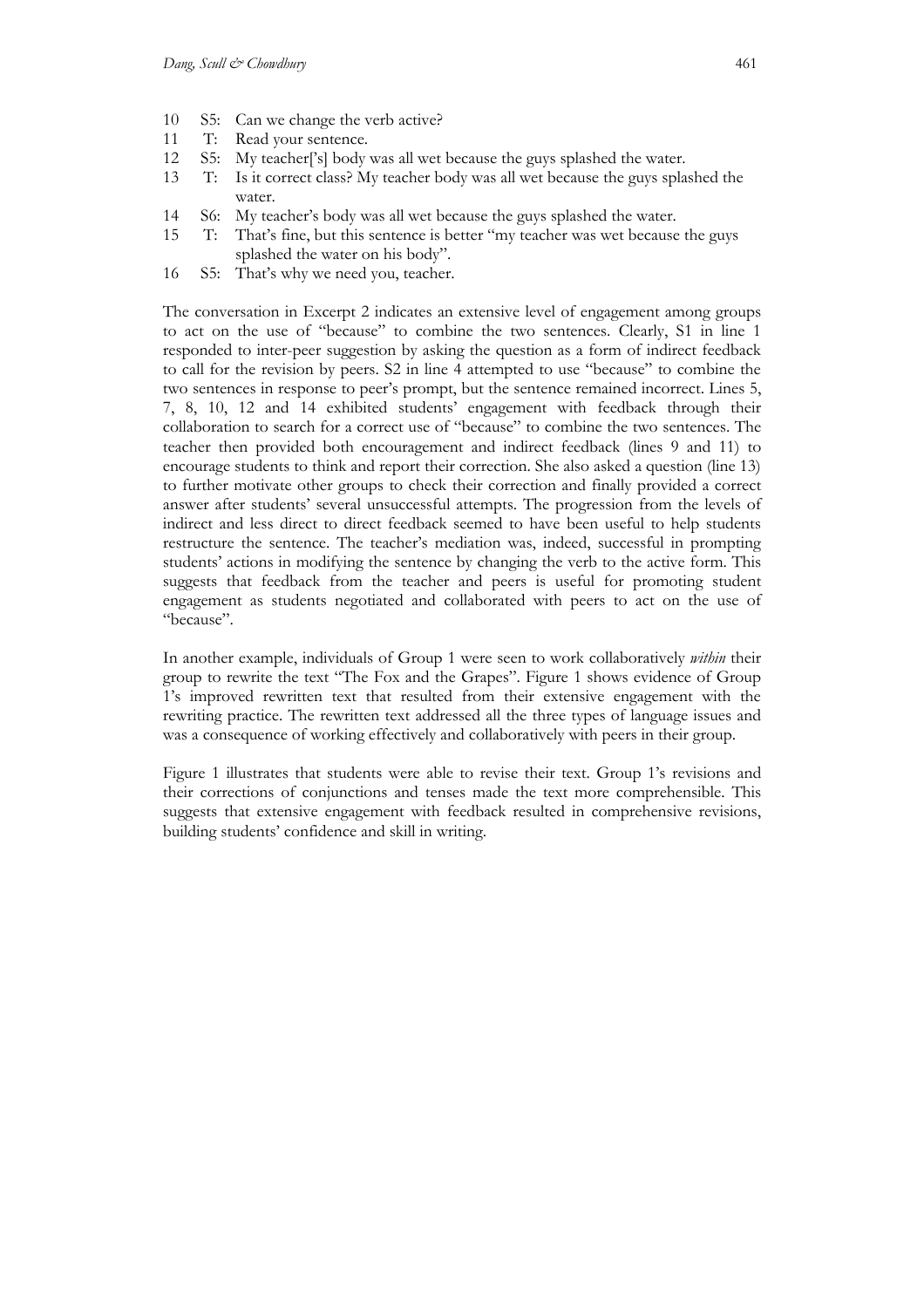The picture shows the story The Fox and The Grapes. One day, there was a fox taking a nop in the jungle and dreamed of having a bunch of grapes for his dessert. While he was wandering, he saw a purple bunch of grapes that he thought of. Although the fox tried to get the fruit by his forefeet, he couldn't get it. He thought the bunch of grape was too high. Then, he went backward and jumped to take the delicious grapes, but he failed again. He felt exhausted and dizzy because he used all his energy to take the grapes twice. Although the grapes were juilcy and the fox would love to have it, he went away and tried to convince him self by saying "the grapes were probably sour anyway."

We learn that try to give up things that never belong to us.

Rewritten text - Group 1

Figure 1: Rewritten text: Collaboration and achievement

#### *Scaffolded/partial engagement with discovering and rewriting tasks*

The Excerpt 3 conversation between the teacher and students is an example of *expertnovices* scaffolding. Upon Group 4's presentation of the gaps discovered, the teacher used questions as a scaffolding strategy to foster students' engagement in discovering remaining language issues that Group 4 could not identify in their group. Consider the following excerpt from Group 4 during the correcting session of "An invitation letter".

#### *Excerpt 3*

|               |    | T: Is the purpose statement of the letter clear?                               |
|---------------|----|--------------------------------------------------------------------------------|
|               | S: | Uhum $\ldots$ yes $\ldots$ no.                                                 |
| 3             |    | T: Why did the author write the letter?                                        |
| 4             | S: | To invite a friend to his birthday party, to join her birthday party, to       |
|               |    | celebrate his birthday                                                         |
| $\mathcal{D}$ |    | T: Good! Underline the purpose of the letter if it is not clear.               |
| 6             |    | T: What are the activities and kinds of food in paragraph 2?                   |
|               | S: | Singing, dancing, blind man <sup>['s]</sup> buff, chicken, hamburger, and coke |
| 8             |    | T: Good! What does paragraph 2 describe?                                       |
| 9             | S: | Activity and food.                                                             |
| 10            | T: | Is there a topic sentence with these key words in paragraph 2?                 |
| 11            | S: | Uhum $\dots$ no.                                                               |
| 12            | T: | Take notes and add a topic sentence when correcting.                           |
|               |    |                                                                                |

The Excerpt 3 conversation shows students' engagement with discovering language issues. The teacher used questions in lines 1, 3, 6, 8 and 10 to direct students to detect the unclear meaning of the purpose of the letter and a missing topic sentence in the second paragraph. As a form of indirect feedback, these questions, in fact, triggered students'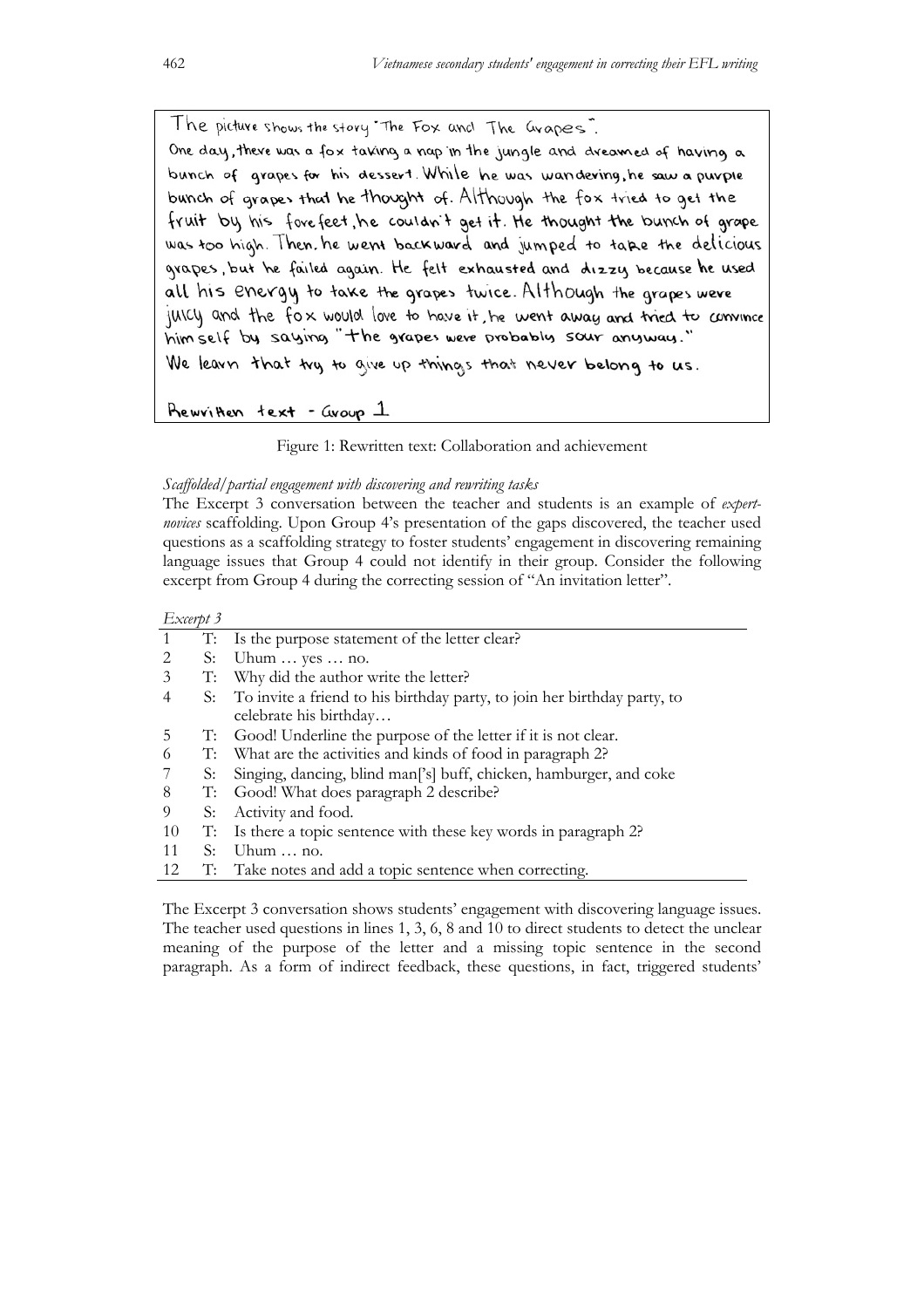attention to the gaps that resulted in their responses in lines 4, 7 and 9. In this case, students' engagement in identifying gaps were directed by the teacher's guiding questions.

As an example of *partial* engagement, Group 7 was unable to provide explanations for the errors identified. While Group 7 could identify a missing verb and the incorrect use of the simple present tense and conjunction ("but"), they could not explain *why* the underlined sentence was incorrect. The Excerpt 4 conversation between students of Groups 3 and 7 shows that explaining the gaps detected was beyond some students' levels of ability.

#### *Excerpt 4*

|  | Group 3: Can you explain why you underline [d] the sentence "although we all wet, but we |  |  |
|--|------------------------------------------------------------------------------------------|--|--|
|  | always smile happily."?                                                                  |  |  |
|  | $C$ roug $7$ . Uhum inst see it's wrong [wo] don't know to evolving                      |  |  |

Uhum …, just see it's wrong, [we] don't know to explain.

It can be seen from Excerpt 4 that engagement of Group 7 did not entail a level of understanding. When Group 3 responded to Group 7's presentation by asking peers to explain the underlined error, the latter group failed to provide an explanation to respond to the inter-peer feedback.

In the following example, Group 6's partial engagement with the rewriting practice resulted in relatively few corrections. Figure 2 shows an example of this group's rewritten letter of invitation that partially addressed the three types of errors described in the feedback guide.

> Dear They Khanh, I'm writing this letter to invite you to my 18" birthday party which occurs on 28<sup>th</sup> May. This party takes place in Vinpearl Hotel with a lot of interesting activities including singing contests, playing blind man's buff and dancing activities including singing contests, playing urna man. Suggest and anti-<br>while we are listening to music. If you win the game, you will reaive<br>a present. The reason I choose this hotel because of its beauty and ca present. The reason 2 chock the food. I order fried chicken, hamburger and coke convenient location. About the good, a city first chain, it is the birthday. therefore, or pepsi that we line. by the maj, women<br>my parents will organize a special celebration. my parents will organize a special celeviation.<br>I think this birthday party will be one of the most memorable T think this birthday party will be one of the most increments<br>moments for us because I invite most of our classmaks and also some<br>moments for us because I'm sine that you won't be alone. moments for us because 1 have most by our cancer.<br>of my ex-classmakes so I'm sure that you won't be alone. of my ex-classmates so a fill sub time is<br>I hope your parents will allow you to join us. I hope you price. Lots of love, Khoi Group 6

Figure 2: Partially improved rewritten text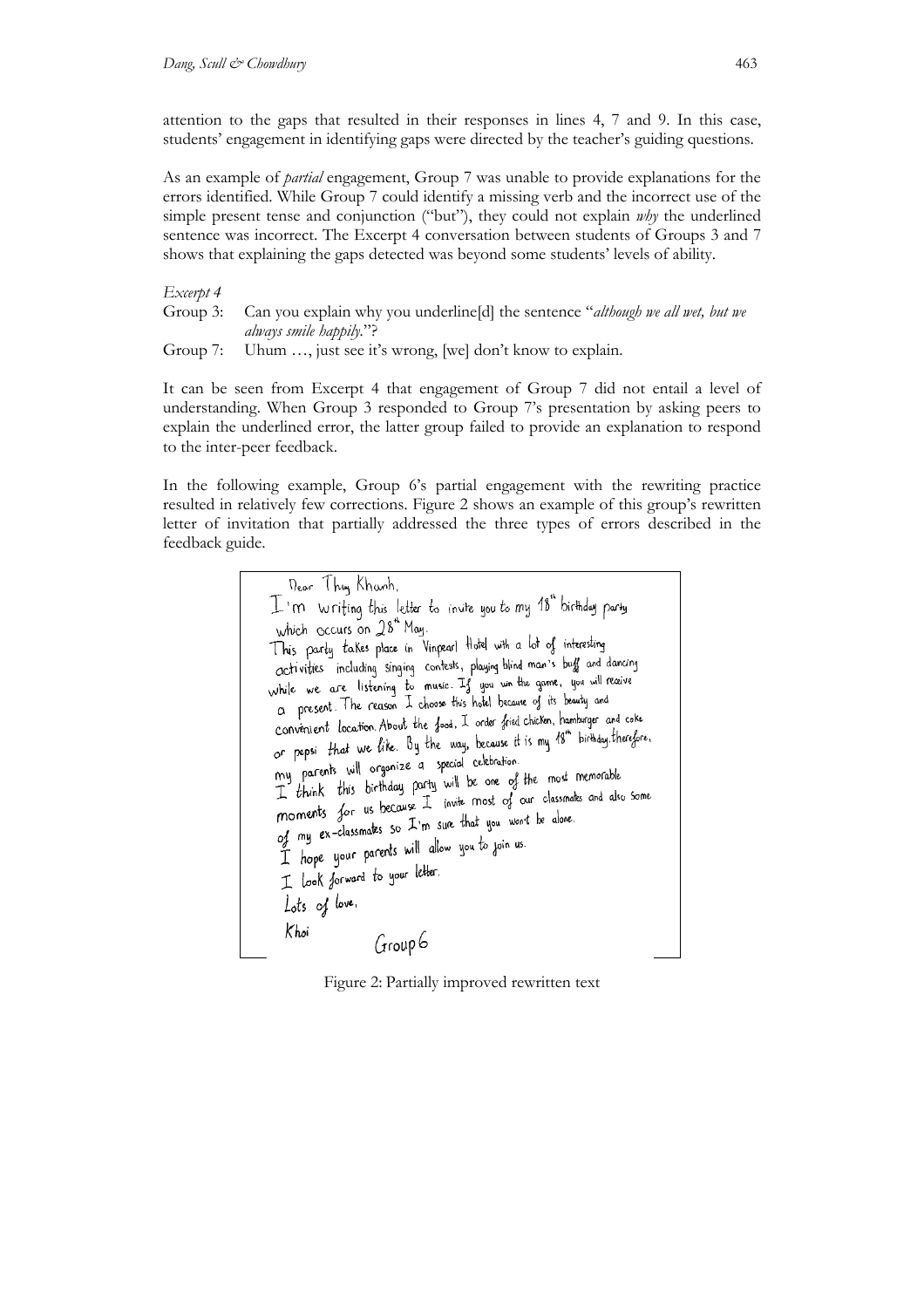Group 6's rewritten text, as shown in Figure 2, is evidence of partially responding to the feedback sequence. It shows a clear statement of purpose, the correct use of the simple present tense and the use of conjunctions to link ideas in the text. In the second paragraph, however, there remains a missing topic sentence, inconsistent use of tense and omission of verb in the clause "because I invite".

#### *Limited engagement with rewriting texts*

The following excerpt shows varied levels of engagement between Group 2 and Group 8, and their engagement taking place when students used both English and Vietnamese. While Group 2's engagement with the sharing practice was limited as they only responded to Group 8's questions and did not acknowledge the peer suggestions, Group 8 was willing to explain and share their rewritten text "The most popular celebrations" with peers.

## *Excerpt 5*

- 1 G8: Our group use[d] because to explain why we like Tet in the first paragraph.
- 2 G2: Great …
- 3 G8: We added a topic sentence "adults and children participate in different activities on Tet" in the second paragraph.
- 4 G2: Why?
- 5 G8: [Be]cause this paragraph describe[s] activities parents and children do. Các bạn viết lại như thế nào? [How did you rewrite your paragraph?]
- 6 G2: Look! bọn mình viết lại câu thứ hai trong đoạn một và nối hai câu cuối của đoạn ba vào đoạn hai [We rewrote the second sentence in paragraph one and combined the last two sentences of paragraph three with the second paragraph.]
- 7 G8: You can use "because" to combine some sentences in paragraph two.
- 8 G2: I think it's okay.

The above conversation shows evidence of Group 2's limited engagement with the rewriting practice. Group 2's responses to Group 8's question in line 6 indicates some minor revisions, while their response in line 8 is an indication of not responding to peer feedback.

Figure 3 on the following page indicates Group 2's rewritten text with some minimal improvements.

Group 2's rewritten text in Figure 3 is an example of minimal improvement to the text as a consequence of limited engagement in the feedback sequence. The topic sentence in the second paragraph is missing and the students failed to use conjunctions such as "because", "although" and/or "but" as described in the feedback guide and also suggested by inter-peers feedback (Group 8; Excerpt 5). Their limited engagement with rewriting the texts also suggests that the rewriting task was either too challenging or students lacked motivation or the support necessary to improve on the texts.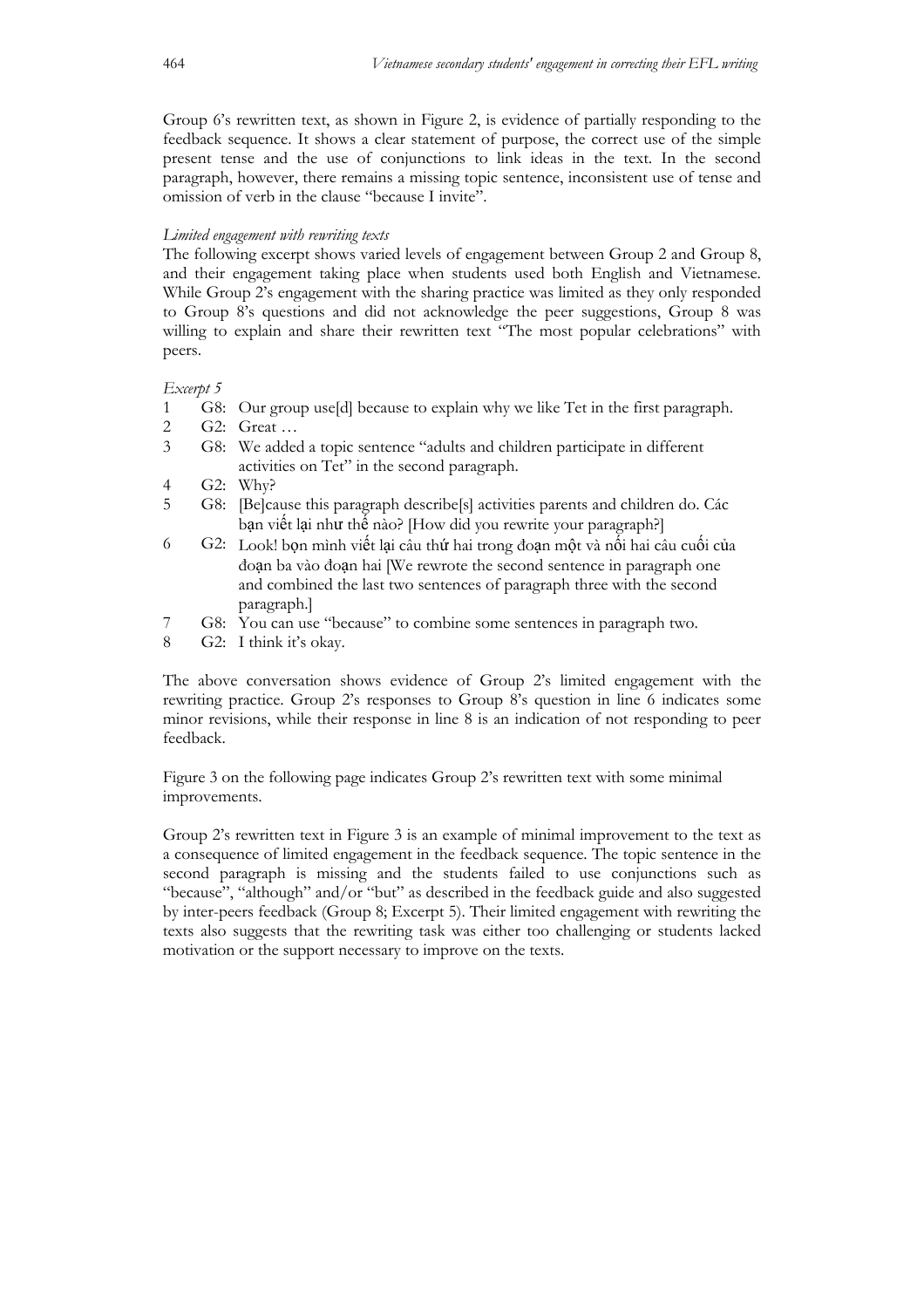In my country, there are many popular events like Tet or lunar new year, Teacher's Day, Women's Day. Tet is one of the most popular celebrations and it is our favourite celebration.

Tet is generally celebrated on late January or early February. Tet makes family get logether and everyone can relax. On this occasion, adults and children are busy and excited with many different activities. For example, before Tet, we by and prepare special food, clean and decorate the house with colorgul flowers. During Tet children send their best wishes to family members and receive lucky money from parents and grandparents. Family members have more opportunities to get together by various lands of games enjoying traditional jood. I like Tet very much. Tet make my jamily and get together. I can relax at home and get lucky money from other. Tet is important holiday in Vietnam. an

#### Group 2

#### Figure 3: Limited improvement

## **Discussion**

Based on the findings, the factors that are thought to have promoted students' levels of engagement with each phase of the sequence and their improvement in rewritten texts are discussed below.

The improvement in students' written texts can be interpreted from a pedagogical perspective. The findings suggest the usefulness of engaging students in discovering, correcting, and rewriting tasks that involve multiple levels of learning to develop knowledge of appropriate linguistic and language forms. This is seen through how students worked collaboratively with peers within and across groups to act on the incorrect forms of language (Excepts 1 and 2) that enabled them to gain an awareness of gaps and the corrections needed to rewrite the texts. The rewriting tasks further prompted students to reflect on and use the language features corrected to rewrite the texts as a form of output, which Polio (2012) considered to have an impact on learning. The improved rewritten texts (Figures 1 and 2) support the potential of rewriting a corrected essay (Polio, 2012) and highlight the importance of engaging students with levels of learning tasks in which various forms of feedback are integrated. Although students in the present study were scaffolded to engage in discovering and correcting linguistic and language issues (Excepts 1, 2 and 3), their limited engagement with the rewriting task resulted in minimal improvement to the text (Figure 3). This suggests that the learning sequence is most effective when students engage in *all* three tasks. The limited improvement in the rewritten text (Figure 3) is somewhat in line with extant research that claims that teacher feedback resulted in little writing improvement (Polio et al., 1998; Truscott, 1996, 2007). The learning sequence, then, is an example of a scaffolded learning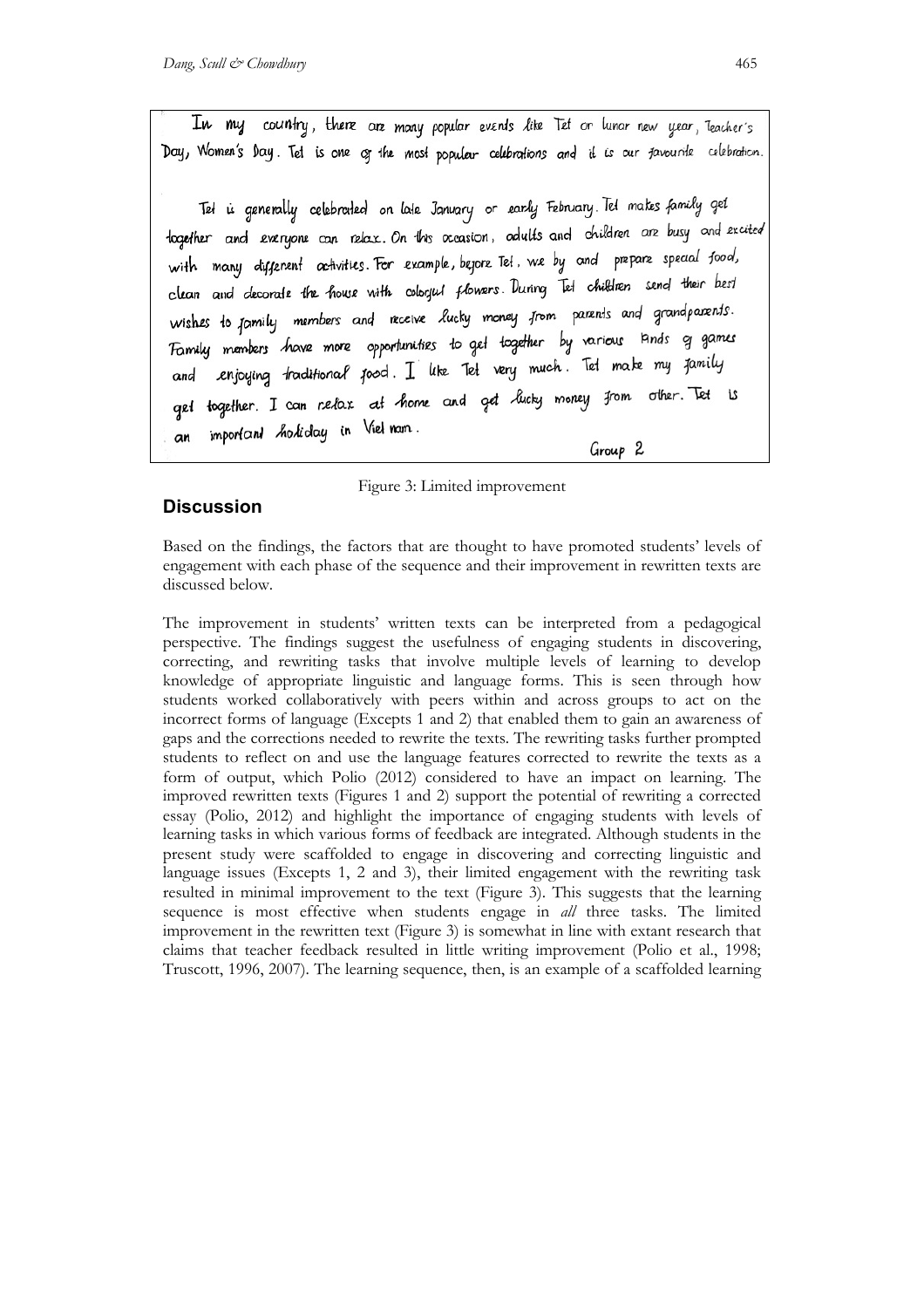design that emphasises aspects of learning-by-doing via group work, varying from discovery, correction, to revision, which increases students' understanding of learning features in their written texts.

The Vygotskian concept of the "more knowledgeable other" may elucidate levels of both full and scaffolded engagement. As a mediator, it is evident that the teacher facilitated students' learning by assisting them to engage in performing learning tasks that are appropriate to them as individuals (Williams & Burden, 1997). Another example is that advanced students supported less capable peers by providing and responding to feedback and explaining and sharing their corrections and revisions with them. As such, all students could benefit from the supportive and collaborative learning environment, where they are empowered to provide and respond to the teacher and peer feedback. While advanced students might gain knowledge through tutoring and sharing with peers, in return, less capable students can learn from their peers when working within and across groups (Excepts 1, 2, 4 and 5). This interpretation highlights the potential of mixed-ability group work, including interdependence, accountability, interaction, and socialisation, as discussed by Jacobs (2006). It also explains why students could accomplish the learning tasks that they are unable to do individually and on their own, for example, improving their rewritten texts (Figures 1 and 2), although levels of improvement varied.

Students' language ability and the learning tasks are also possible explanations for their partial and limited engagement in some instances. Low English ability might account for the fact that Group 7 was unable to provide explanations to respond to Group 3's question (Excerpt 4) and Group 2's responses to Group 8's indirect feedback (Excerpt 5). This finding finds support from Zheng and Yu (2018) who claimed that low English level limited student engagement with feedback. Moreover, the rewriting task might challenge less advanced students (Figure 3) as this requires students' reflection on their metacognitive knowledge of appropriate use of language features. The explanation finds support from Ellis's (2010) framework for investigating corrective feedback, where students' language ability and the learning activities are identified as affecting the extent to which learners engage in corrective feedback.

Teacher and peer feedback provides a further explanation for students' corrections of linguistic forms and ideas, and corresponding improvements in the rewritten texts. The teacher's use of questions, indirect feedback, as well as direct feedback with cues as a form of scaffolding appeared to have fostered the individuals' shared responsibilities for discovering and treating the preselected gaps and reproducing the texts. The improved texts clarify the usefulness of asking questions to elicit students' responsive actions to specific gaps, peers' interactions, clarifications, and explanations. The findings corroborate empirical evidence showing that indirect feedback extended student engagement and resulted in higher levels of improvement (Storch & Wigglesworth, 2010) and the positive impact of teacher feedback on writing accuracy (Yang et al., 2006), grammatical use (Ruegg, 2015), and revisions (Ruegg, 2017).

In addition, providing and responding to peer feedback throughout the process seems to have strengthened students' detecting and noticing skills, and awareness of correction of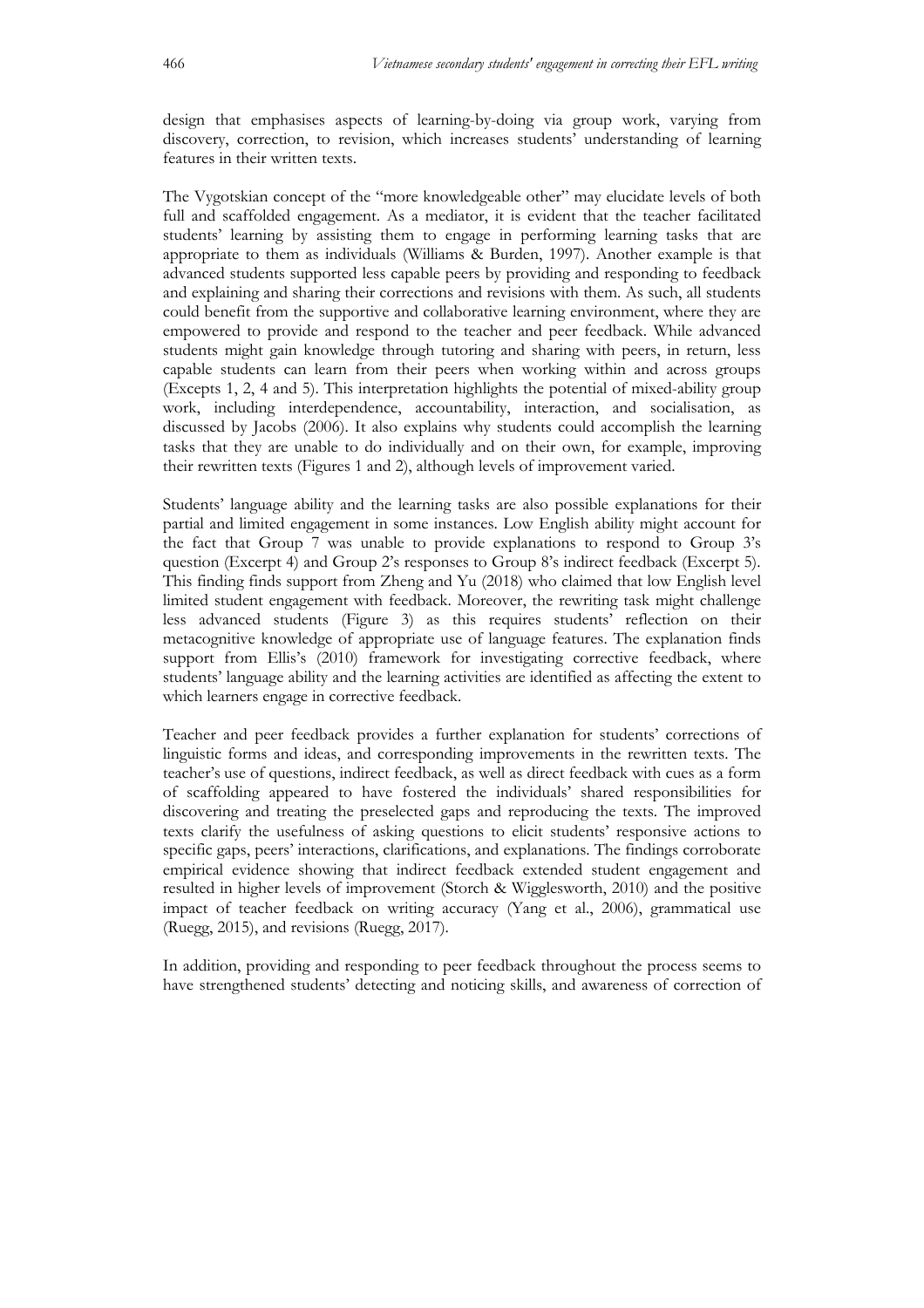errors in texts. This finding supports the idea that students should locate and work on their own errors (Erlam et al., 2013; Lee, 2009), understand the usefulness of peer feedback for revisions (Yu & Lee, 2015) and writing improvement (Saeli & Cheng, 2021). However, the findings also suggests that a *combined* mode of teacher and peer feedback is useful for L2 learning if it is sequenced in learning tasks. The study provides evidence of students' responses to teacher and peer feedback integrated into the scaffolded process to respond to the call for engaging students in corrective feedback practice (Ferris, 2011; Hyland, 2010; van Beuningen, 2010).

## **Conclusion**

The findings of the present study contribute new scholarship to the area of L2 writing and feedback literature by engaging students in multiple encounters with feedback through the three processes of discovery, correction, and revision. As illustrated, students' active responses to the process resulted in their improved rewritten texts in an effort to promote L2 acquisition. The study has also extended previous feedback research by connecting students' engagement and learning outcomes. Responding to the teacher's questions, indirect feedback, and direct feedback assisted the students to move from shared knowledge to improved performance. Advanced peers were also involved in scaffolding the learning of less able peers as students worked in mixed-ability groups, resulting in the improved rewriting of texts. The findings of this study suggest teachers should mediate students' engagement by providing guiding questions and indirect and/or direct feedback to elicit students' corrections, with considerations of their language ability and learning tasks.

The scaffolded correcting design offers EFL writing classrooms an opportunity to maximise both cognitive and social learning through students' active engagement with feedback-correction and revision practices. The adaption of feedback integrated into the sequence has particular relevance for L2 teaching in Vietnam where transmissive teaching practices limit students' active negotiation of learning in writing classrooms. The evidence of levels of engagement in the correcting process adds evidence to the feedback literature holding that EFL learners could act as both *expert* and *novice* to respond to linguistic and language issues in their texts in a scaffolded learning environment.

With reference to future research, the outcomes suggest that L2 effective corrective feedback is dependent on the quality of the relationship and interactions between agents and activities. This invites teachers and researchers to revisit feedback-correction practices in both local and global contexts, and to continue to explore the social collaborative aspects of L2 learning. The limitations of this study also signal the need for further investigation. As a sample of one class in one city, the findings may obviously not be fully representative of other populations, with the generalisability and transferability of the understandings gained to other settings dependent on the degree they are similar to the people, times and settings in the research described (Johnson & Christensen, 2000). This indicates a need for further experiments for generalising the findings. The narrow range of linguistic structures investigated could also be expanded with a broader range of target forms considered in future research.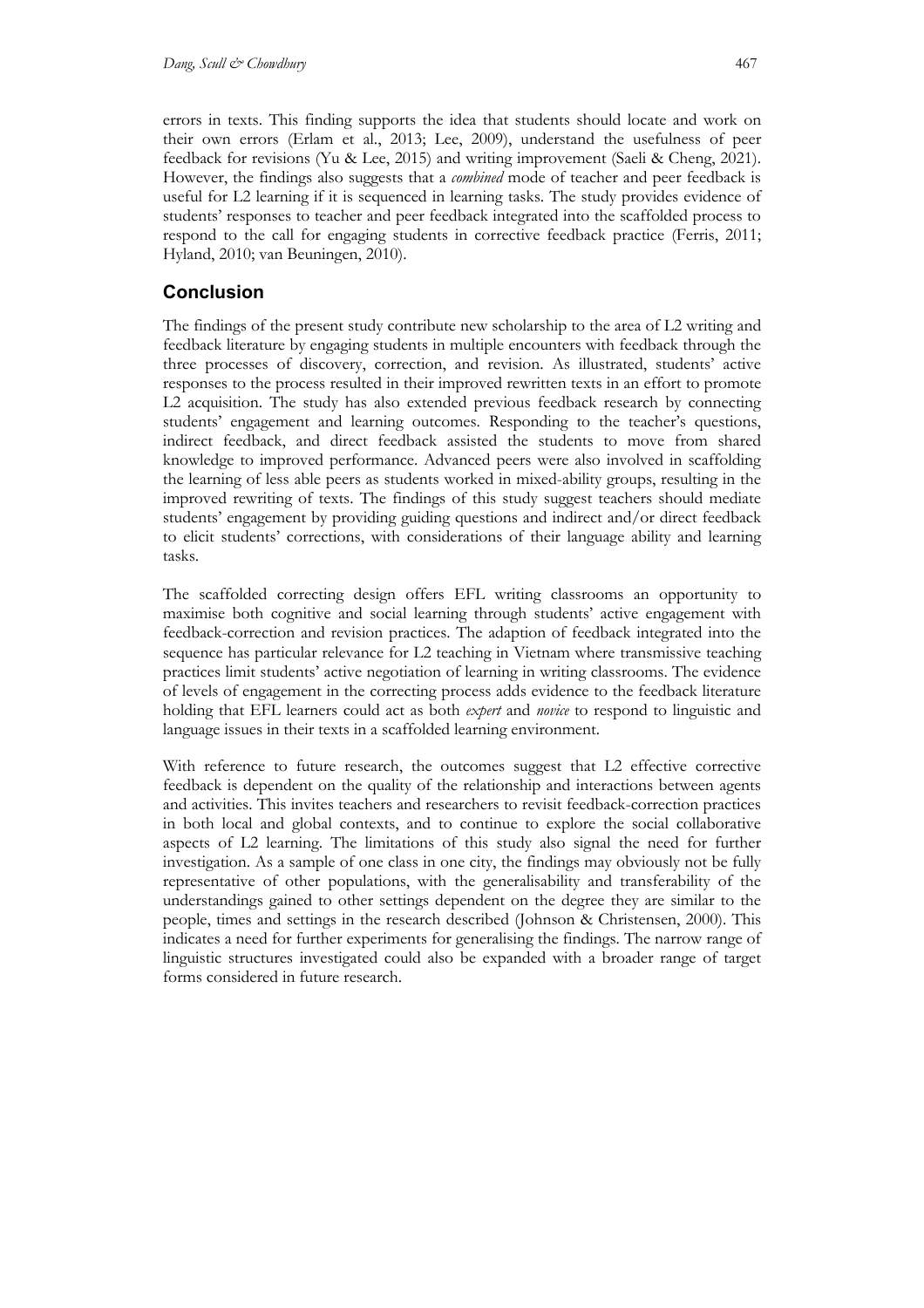## **References**

- Aljaafreh, A. & Lantolf, J. (1994). Negative feedback as regulation and second language learning in the zone of proximal development. *The Modern Language Journal,* 78(4), 465- 483. https://doi.org/10.1111/j.1540-4781.1994.tb02064.x
- Dang, T. D. T. (2019a). *EFL learners' engagement in a socially mediated correcting sequence: Writing development and attitudes*. Unpublished doctoral thesis, Monash University, Australia. https://bridges.monash.edu/articles/thesis/EFL\_Learners\_Engagement\_in\_a\_Sociall y\_Mediated\_Correcting\_Sequence\_Writing\_Development\_and\_Attitudes/7704479
- Dang, T. D. T. (2019b). EFL learners' roles in a meditational process of written corrective feedback: Writing accuracy and responses. In R. Chowdhury (Ed.), *Transformation and empowerment through education: Reconstructing our relationship with education* (pp. 36-57). Routledge. https://www.routledge.com/Transformation-and-Empowerment-through-Education-Reconstructing-our-Relationship/Chowdhury/p/book/9780367583422
- Dang, T. D. T. (2021). Secondary students' perceptions of their engagement in a correcting process. *International Education Studies*, 14(12), 78-92. https://files.eric.ed.gov/fulltext/EJ1327548.pdf
- Dang, T. D. T., Scull, J. & Chowdhury, R. (2022). Engagement with a sequence of feedback-correction: A case study of secondary school students in Vietnam. *International Journal of Instruction*, 15(1), 1025-1044. https://doi.org/10.29333/iji.2022.15158a
- Ellis, R. (2009). Corrective feedback and teacher development. *L2 Journal,* 1(1), 3-18. https://doi.org/10.5070/l2.v1i1.9054
- Ellis, R. (2010). Epilogue: A framework for investigating oral and written corrective feedback. *Studies in Second Language Acquisition,* 32(2), 335-349. https://doi.org/10.1017/S0272263109990544
- Erlam, R., Ellis, R. & Batstone, R. (2013). Oral corrective feedback on L2 writing: Two approaches compared. *System,* 41(2), 257-268.

https://espace.curtin.edu.au/bitstream/handle/20.500.11937/54377/253834.pdf Fan, Y. & Xu, J. (2020). Exploring student engagement with peer feedback on L2 writing.

- *Journal of Second Language Writing*, 50, 100775. https://doi.org/10.1016/j.jslw.2020.100775
- Ferris, D. R. (1995). Student reactions to teacher response in multiple-draft composition classrooms. *TESOL Quarterly,* 29(1), 33-53. https://doi.org/10.2307/3587804
- Ferris, D. R. (1997). The influence of teacher commentary on student revision. *TESOL Quarterly,* 31(2), 315-339. https://doi.org/10.2307/3588049
- Ferris, D. R. (1999). The case for grammar correction in L2 writing classes: A response to Truscott (1996). *Journal of Second Language Writing,* 8(1), 1-11. https://doi.org/10.1016/s1060-3743(99)80110-6

Ferris, D. R. (2011). *Treatment of error in second language student writing*. University of Michigan.

- Fisher, R. (2005). *Teaching children to think*. Stanley Thornes.
- Hammond, J. & Gibbons, P. (2005). Putting scaffolding to work: The contribution of scaffolding in articulating ESL education. *Prospect,* 20(1), 6-30.
- http://www.ameprc.mq.edu.au/\_\_data/assets/pdf\_file/0008/229760/20\_1\_1\_Hammond.pdf Han, Y. (2017). Mediating and being mediated: Learner beliefs and learner engagement with written corrective feedback. *System,* 69, 133-142.

https://doi.org/10.1016/j.system.2017.07.003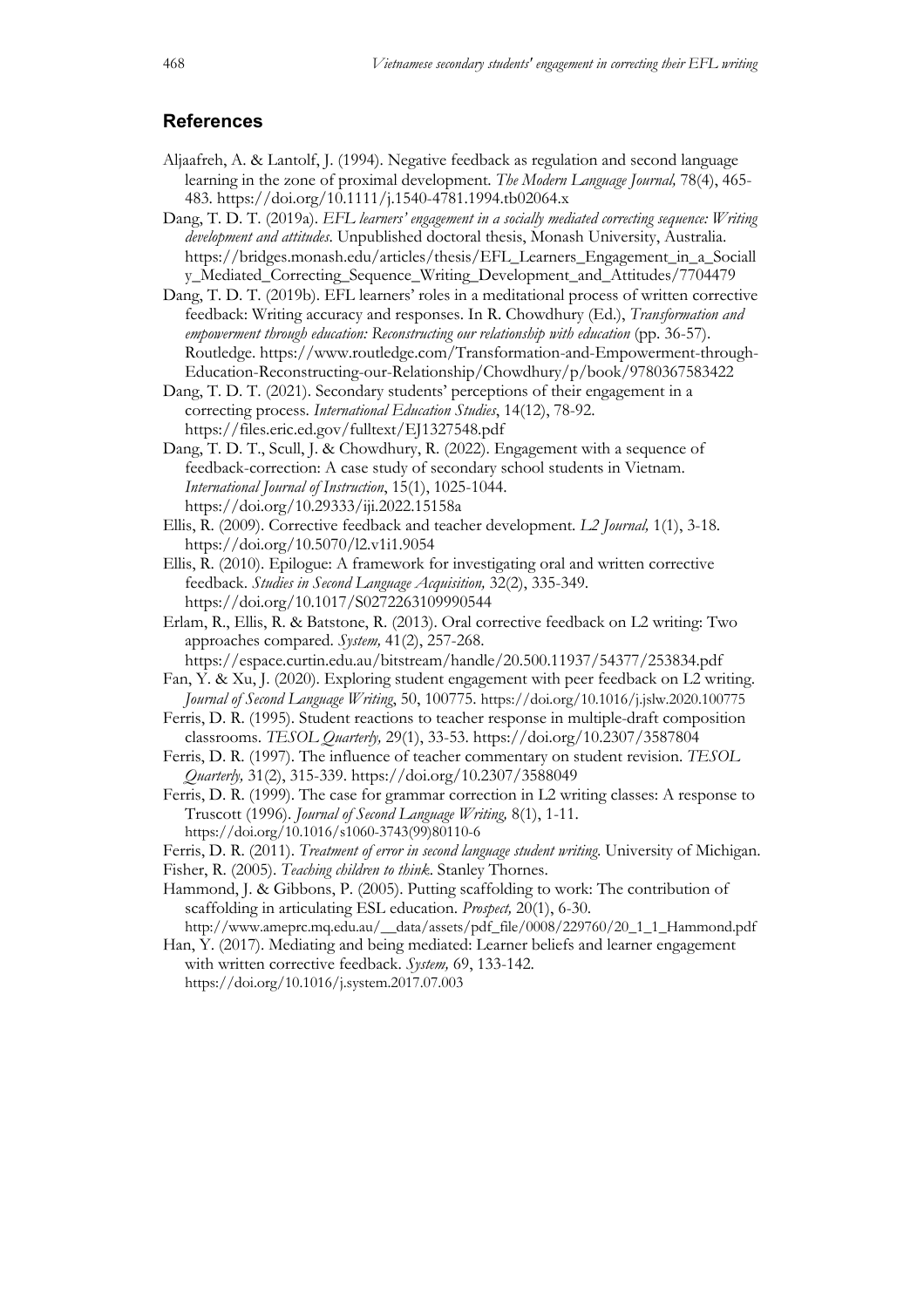- Hojeij, Z. & Baroudi, S. (2018). Student perceptions on peer feedback training using a blended method: A UAE case. *Issues in Educational Research*, 28(3), 655-678. http://www.iier.org.au/iier28/hojeij.pdf
- Hung, B. P. (2019). Impacts of cooperative learning: A qualitative study with EFL students and teachers in Vietnamese colleges. *Issues in Educational Research*, 29(4), 1223- 1240. http://www.iier.org.au/iier29/hung.pdf
- Hyland, F. (2010). Future directions in feedback on second language writing: Overview and research agenda. *International Journal of English Studies,* 10(2), 171-182. https://doi.org/10.6018/ijes/2010/2/119251
- Jacobs, G. M. (2006). Issues in implementing cooperative learning. In S. G. McCafferty, G. M. Jacobs & C. Iddings (Eds.), *Cooperative learning and second language teaching* (pp. 30- 47). Cambridge University Press.
- http://assets.cambridge.org/97805218/44864/frontmatter/9780521844864\_frontmatter.pdf
- Johnson, B. & Christensen, L. B. (2000). *Educational research: Quantitative and qualitative approaches*. Allyn and Bacon.
- Kim, Y. & Emeliyanova, L. (2019). The effects of written corrective feedback on the accuracy of L2 writing: Comparing collaborative and individual revision behavior. *Language Teaching Research*, 25(2), 234-255. https://doi.org/10.1177/1362168819831406
- Lantolf, J. P. (2000). Second language learning as a mediated process. *Language Teaching,* 33(2), 79-96. https://doi.org/10.1017/S0261444800015329
- Lee, I. (2009). Ten mismatches between teachers' beliefs and written feedback practice. *ELT Journal,* 63(1), 13-22. https://doi.org/10.1093/elt/ccn010
- Lee, I. (2014). Revisiting teacher feedback in EFL writing from sociocultural perspectives. *TESOL Quarterly,* 48(1), 201-213. https://doi.org/10.1002/tesq.153
- Nassaji, H. & Swain, M. (2000). A Vygotskian perspective on corrective feedback in L2: The effect of random versus negotiated help on the learning of English articles. *Language Awareness*, 9(1), 34-51. https://doi.org/10.1080/09658410008667135
- Polio, C. (2012). The relevance of second language acquisition theory to the written error correction debate. *Journal of Second Language Writing*, 21(4), 375-389. http://dx.doi.org/10.1016/j.jslw.2012.09.004
- Polio, C., Fleck, C. & Leder, N. (1998). "If I only had more time:" ESL learners' changes in linguistic accuracy on essay revisions. *Journal of Second Language Writing,* 7(1), 43-68. https://doi.org/10.1016/S1060-3743(98)90005-4
- Rassaei, E. (2014). Scaffolded feedback, recasts, and L2 development: A sociocultural perspective. *Modern Language Journal*, 98(1), 417-431. https://doi.org/10.1111/j.1540- 4781.2014.12060.x
- Ruegg, R. (2015). The relative effects of peer and teacher feedback on improvement in EFL students' writing ability. *Linguistics and Education,* 29(Suppl. C), 73-82. https://doi.org/10.1016/j.linged.2014.12.001
- Ruegg, R. (2017). Learner revision practices and perceptions of peer and teacher feedback. *Writing & Pedagogy*, 9(2), 275-300. https://doi.org/10.1558/wap.33157
- Saeli, H. & Cheng, A. (2021). Peer feedback, learners' engagement, and L2 writing development: The case of a test-preparation class. *The Electronic Journal for English as a Second Language*, 25(2), 1-18. https://tesl-ej.org/pdf/ej98/a7.pdf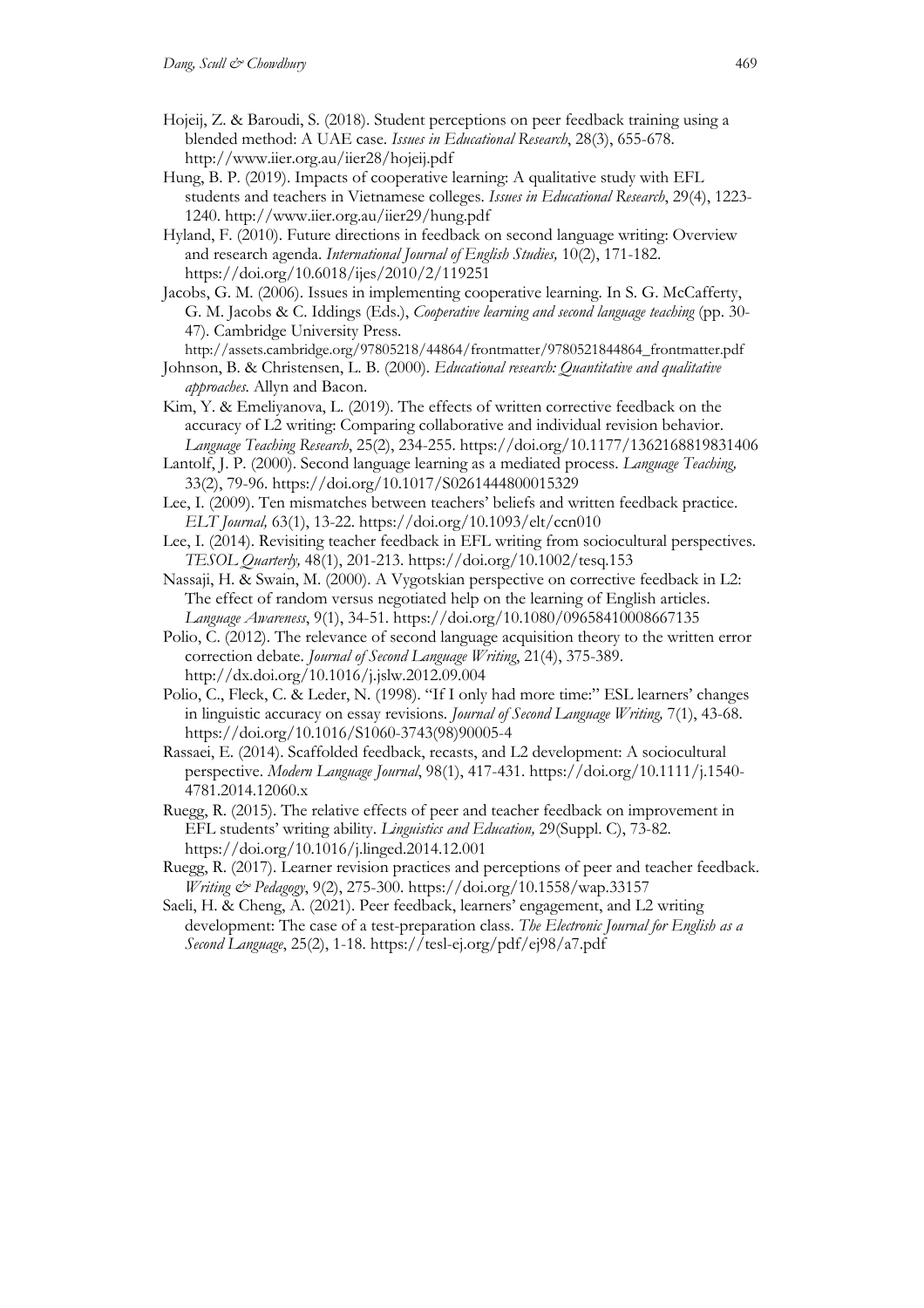- Storch, N. (2001). How collaborative is pair work? ESL tertiary students composing in pairs. *Language Teaching Research,* 5(1), 29-53. https://doi.org/10.1177%2F136216880100500103
- Storch, N. (2018). Written corrective feedback from sociocultural theoretical perspectives: A research agenda. *Language Teaching*, 51(2), 262-277. https://doi.org/10.1017/S0261444818000034
- Storch, N. & Wigglesworth, G. (2010). Students' engagement with feedback on writing: The role of learner agency/beliefs. In R. Batstone (Ed.), *Sociocognitive perspectives on language use and language learning* (pp. 166-185). Oxford University Press. https://elt.oup.com/catalogue/items/global/linguistics/oxford\_applied\_linguistics/9 780194424776?cc=global&selLanguage=en
- Tai, H.-C., Lin, W.-C., & Yang, S. C. (2015). Exploring the effects of peer review and teachers' corrective feedback on EFL students' online writing performance. *Journal of Educational Computing Research*, 53(2), 284-309. https://doi.org/10.1177/0735633115597490
- Truscott, J. (1996). The case against grammar correction in L2 writing classes. *Language Learning*, 46(2), 327-369. https://doi.org/10.1111/j.1467-1770.1996.tb01238.x
- Truscott, J. (2007). The effect of error correction on learners' ability to write accurately. *Journal of Second Language Writing*, 16(4). https://doi.org/10.1016/j.jslw.2007.06.003
- Van Beuningen, C. (2010). Corrective feedback in L2 writing: Theoretical perspectives, empirical insights, and future directions. *International Journal of English Studies,* 10(2), 1- 27. https://doi.org/10.6018/ijes/2010/2/119171
- Vygotsky, L. (1978). *Mind in society: The development of higher psychological processes*. Harvard University Press. https://www.hup.harvard.edu/catalog.php?isbn=9780674576292
- Williams, M. & Burden, R. L. (1997). *Psychology for language teachers: A social constructivist approach.* Cambridge University Press.
- http://assets.cambridge.org/97805214/98807/frontmatter/9780521498807\_frontmatter.pdf Wood, D., Bruner, J. S. & Ross, G. (1976). The role of tutoring in problem solving. *Journal of Child Psychology and Psychiatry*, 17(2), 89-100. https://doi.org/10.1111/j.1469-
	- 7610.1976.tb00381.x
- Yang, M., Badger, R. & Yu, Z. (2006). A comparative study of peer and teacher feedback in a Chinese EFL writing class. *Journal of Second Language Writing,* 15(3), 179-200. https://doi.org/10.1016/j.jslw.2006.09.004
- Yu, S. & Hu, G. (2017). Understanding university students' peer feedback practices in EFL writing: Insights from a case study. *Assessing Writing*, 33, 25-35. https://doi.org/https://doi.org/10.1016/j.asw.2017.03.004
- Yu, S. & Lee, I. (2015). Understanding EFL students' participation in group peer feedback of L2 writing: A case study from an activity theory perspective. *Language Teaching Research*, 19(5), 572-593. https://doi.org/10.1177/1362168814541714
- Zheng, Y. & Yu, S. (2018). Student engagement with teacher written corrective feedback in EFL writing: A case study of Chinese lower-proficiency students. *Assessing Writing*, 37, 13-24. https://doi.org/10.1016/j.asw.2018.03.001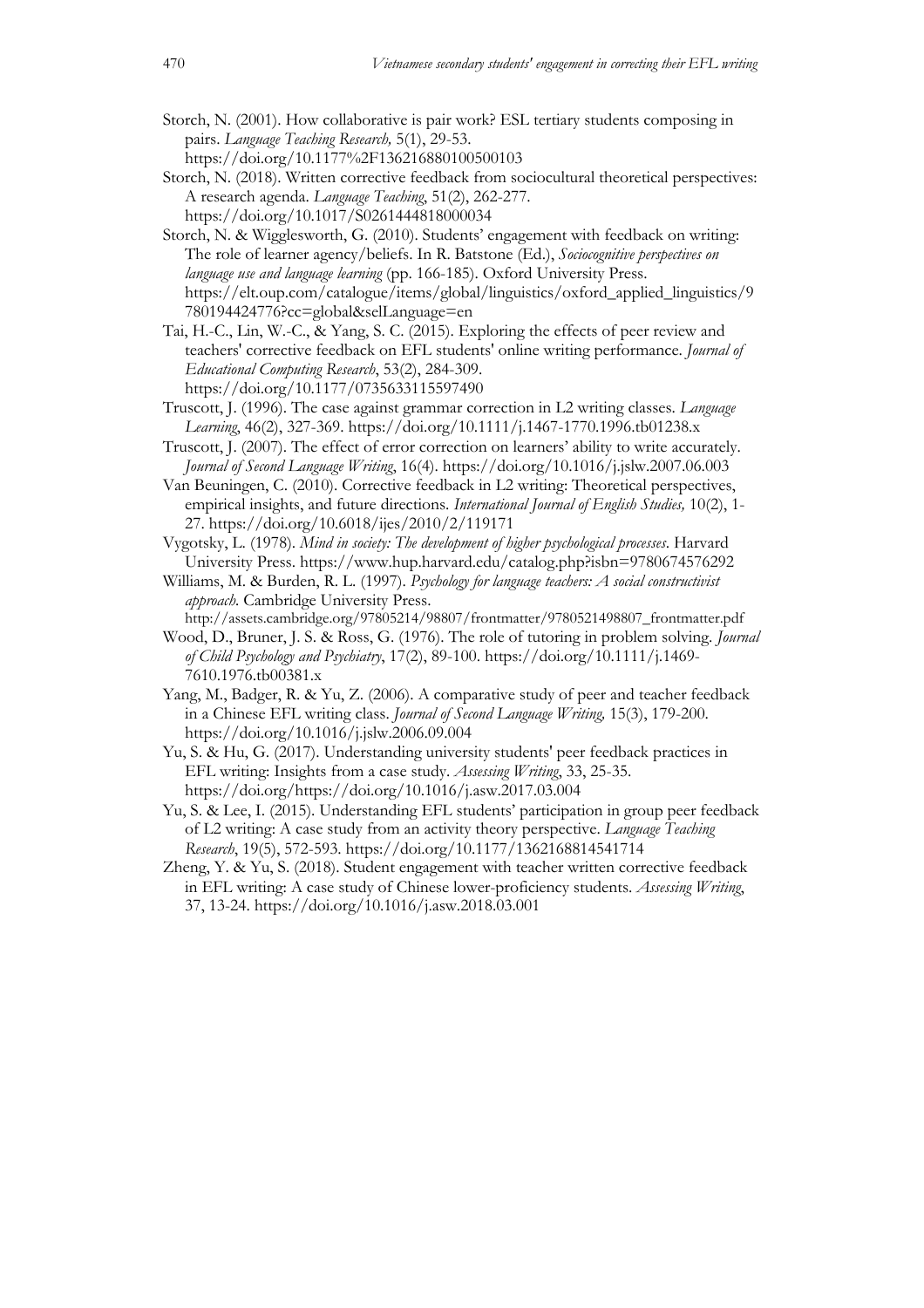| N | Correcting topics                                           | Categories of issues          |
|---|-------------------------------------------------------------|-------------------------------|
|   | Phase 1: Students learn to write in groups in their writing | Grammatical errors:           |
|   | classes (morning sessions)                                  | • the simple present and past |
|   | Phase 2: Correcting treatment (afternoon sessions)          | tenses                        |
|   | A paragraph to describe one of the most popular             | • conjunctions: although and  |
|   | events/celebrations in Vietnam                              | because                       |
|   | A letter to tell your friend about your past                | Non-grammatical issues:       |
|   | memorable activities                                        | • the irrelevance of ideas    |
|   | A paragraph to describe your favourite school               | between the topic and the     |
|   | Picture description: the boy and the wallet                 | supporting sentences          |
|   | Picture description: the fox and the grapes                 | • the omission of the topic   |
|   | A letter of invitation                                      | sentence and/or of the        |
| 8 | A letter of acceptance                                      | statement of writing purpose  |
|   | A letter of complaint                                       |                               |

## **Appendix A: Correcting topics and categories of issues (Dang, 2019a)**

## **Appendix B: Feedback guide**

#### Dang (2019a) adapted from Yang et al. (2006)

Use the following suggestions to discover gaps and discuss some ways to correct the identified gaps in your pieces of writing in your group. You are encouraged to give more than one solution to treat errors.

## *Non-grammatical issues*

- Does the writer introduce the topic of the letter or description? Yes/No
	- If no, suggest the ideas to introduce the topic of the letter or description.
	- If yes, circle it and check a  $\sqrt{ }$  after the sentence.
- Is there a topic sentence in each paragraph? Yes/no
	- Point out the paragraph without a topic sentence. Paragraph ….
	- Suggest a topic sentence for the paragraph.
- Are ideas relevant to the topic sentence? If you think the ideas are not appropriate, please suggest ideas that are more relevant.

#### *Grammatical errors*

- Is the use of tense correct?
	- If yes, check a  $\sqrt{\ }$  after the correct tense.
	- If no, provide corrections.
- Does the writer use appropriate conjunctions (i.e., because and although) to link ideas? - If yes, check a  $\sqrt{\ }$  after the correct conjunction.
- If no, provide corrections.